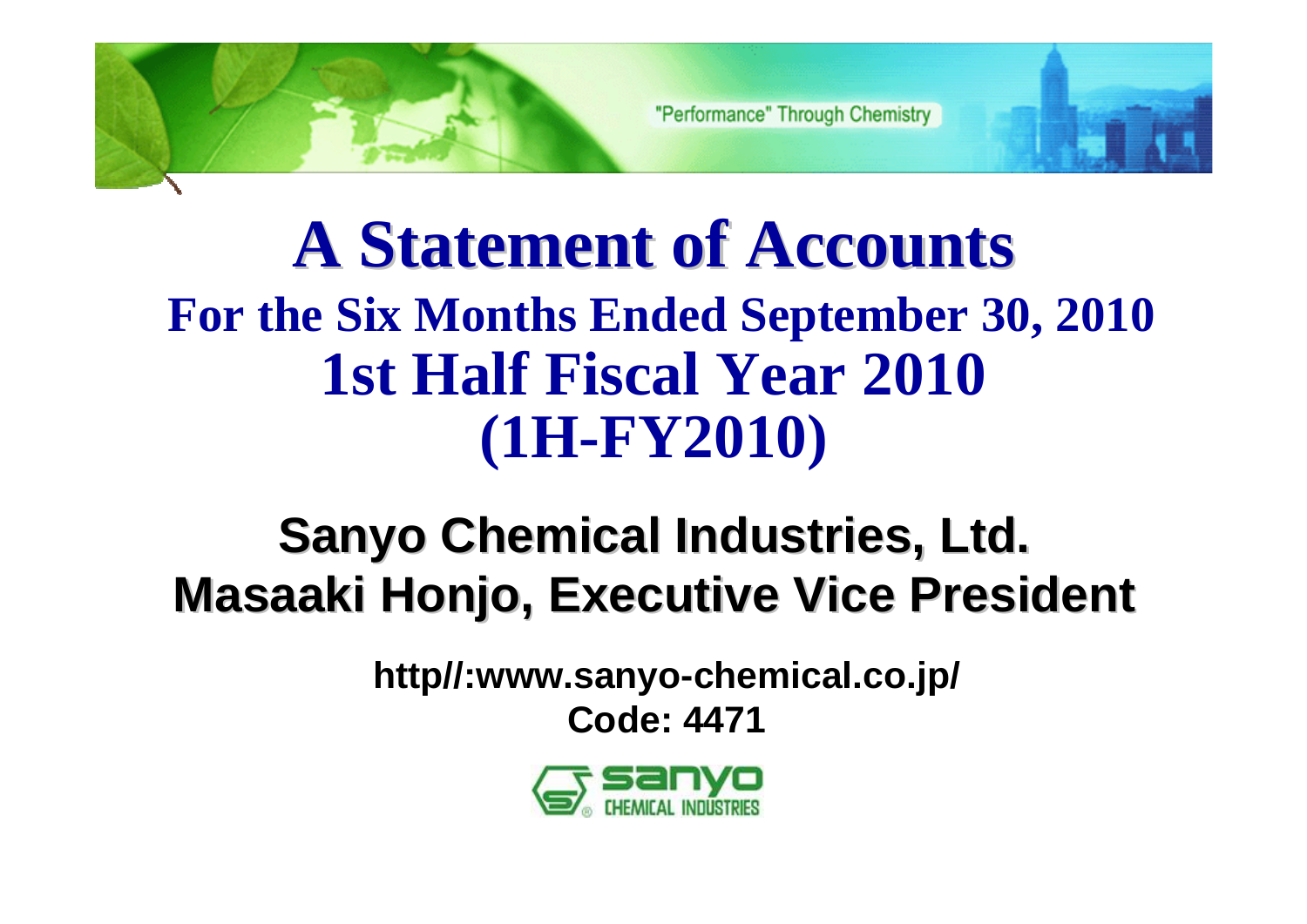

#### **<Notice>**

**Yen amounts described in this presentation material are rounded down. Ratios described in this presentation material are rounded off.**

**<Cautionary Statement with Respect to Forward-Looking Statement> This presentation material contains projections based on the assumptions, forward-looking statements and plans about the future of Sanyo Chemical Industries, Ltd. as of November 11, 2010. Actual performance results may vary significantly due to a variety of factors affecting the sphere of business that include but are not limited to: the world economy, competitive position, and fluctuations in the exchange rate, raw material costs, and others.** 

| <b>Please Contact</b>           |                             |
|---------------------------------|-----------------------------|
| <b>Public Relations Dept.</b>   |                             |
| Sanyo Chemical Industries, Ltd. |                             |
| TEL                             | +81-75-541-4312             |
| <b>FAX</b>                      | +81-75-551-2557             |
| E-mail                          | pr-group@sanyo-chemical.com |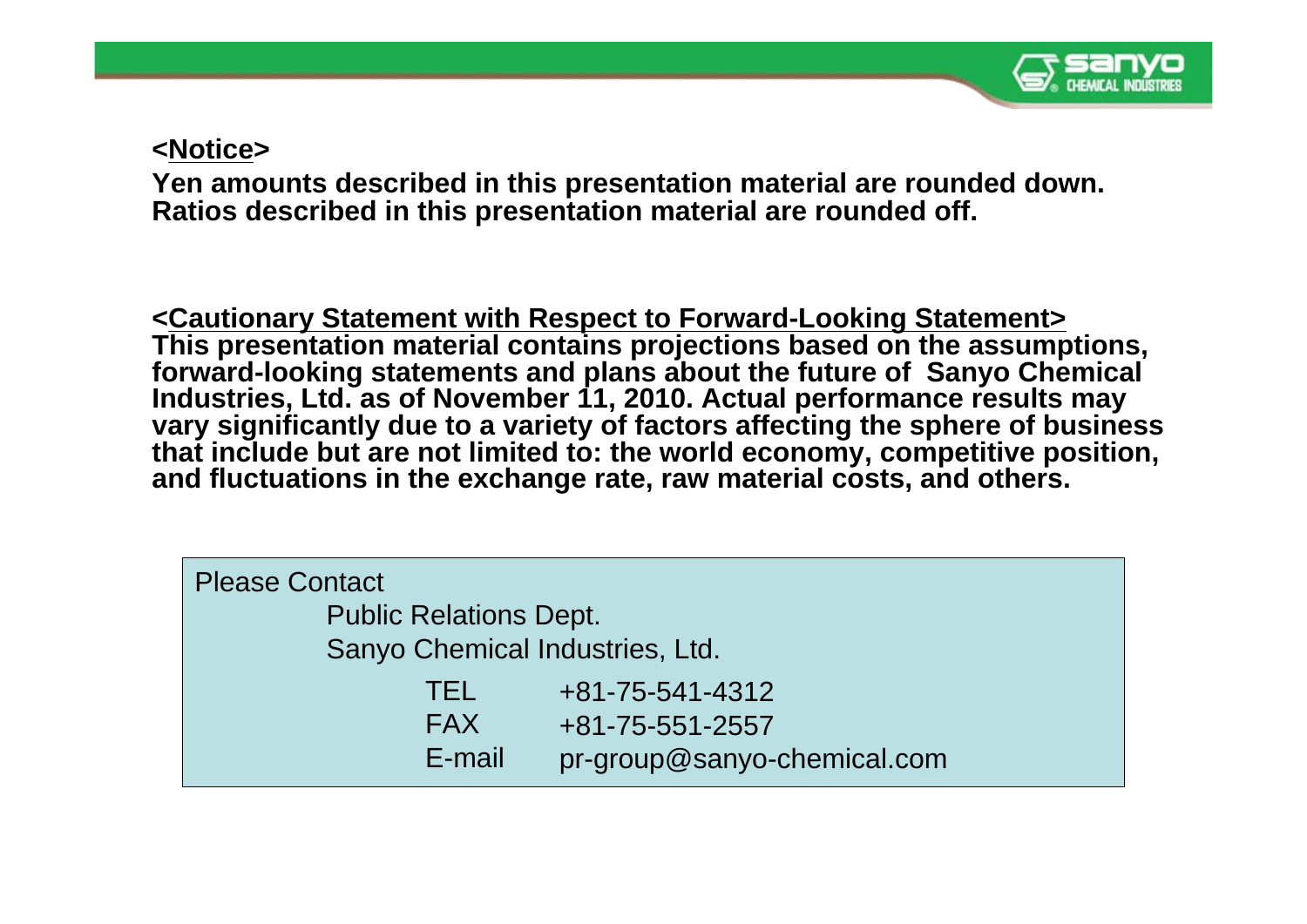

## **Corporate Data**

- **Date of Establishment: November 1, 1949 Date of Establishment: November 1, 1949**
- **Head Office: Higashiyama Head Office: Higashiyama -ku, Kyoto ku, Kyoto**
- **Capital: Capital: ¥13,051 million 13,051 million**

**Major Shareholders as of September 30, 2010:** 

Toyota Tsusho Corporation (19.4%),<br>Toray Industries, Inc. (17.3%)<br>Nippon Shokubai Co., Ltd. (5.0%) **JX Holdings, Inc. (4.8%)** 

- **Domestic Sales & Marketing Offices: Domestic Sales & Marketing Offices: Tokyo, Osaka, Nagoya, Tokyo, Osaka, Nagoya, Hiroshima, Fukuoka, Toyama Hiroshima, Fukuoka, Toyama**
- **Domestic Factories: Nagoya, Kinuura, Kashima, Kyoto, Domestic Factories: Nagoya, Kinuura, Kashima, Kyoto, Kawasaki (San Chemical) Kawasaki (San Chemical)**
- **Consolidated Number of Employees: 1, Consolidated Number of Employees: 1,782 as of September 30, 2010 as of September 30, 2010**
- **Line of Business: Manufacture & sales of approx. 3,000 Line of Business: Manufacture & sales of approx. 3,000 types of performance chemicals types of performance chemicals**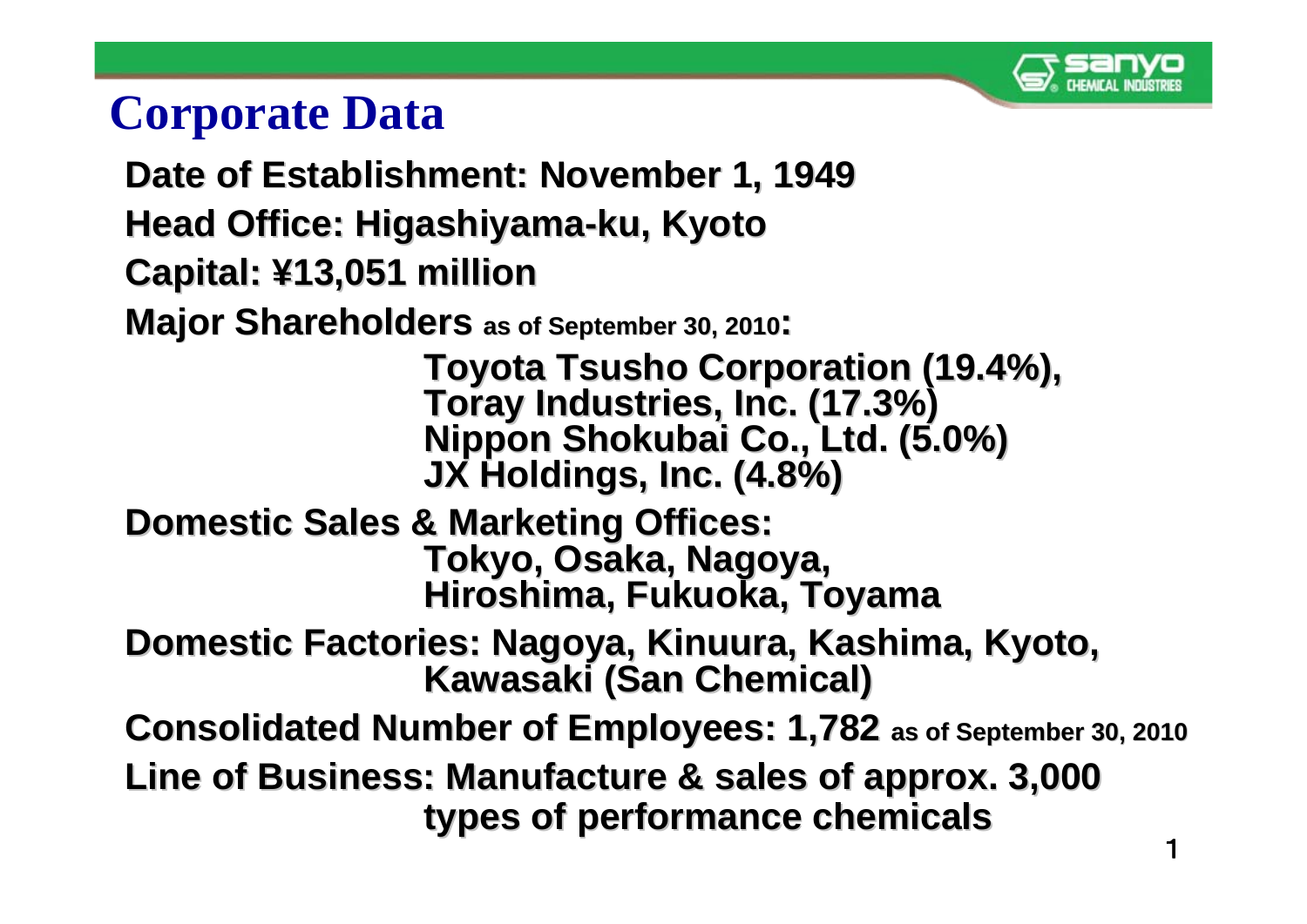

# **Principal Products by Product Group**

| Class.                                                               | Sub-category                     | <b>Principal products</b>                                                                                                                                                                                                                                                                       |  |  |  |  |
|----------------------------------------------------------------------|----------------------------------|-------------------------------------------------------------------------------------------------------------------------------------------------------------------------------------------------------------------------------------------------------------------------------------------------|--|--|--|--|
| <b>Toiletries</b><br><b>Toiletries</b><br>& Health                   |                                  | Surfactants for Detergents, Surfactants for Hair Care Products,<br><b>Antibacterial Agents</b>                                                                                                                                                                                                  |  |  |  |  |
| Care                                                                 | <b>Health Care</b>               | Superabsorbent Polymers (SAP), Base Materials for Pharmaceuticals,<br><b>EIA Diagnostic Reagents, Potting Resins for Artificial Kidneys</b>                                                                                                                                                     |  |  |  |  |
| <b>Machinery &amp; Automotives</b>                                   |                                  | Polyurethane Beads for Interior Parts of Automobiles,<br>Raw Materials for Polyurethane Foams (PPG), Lubricating Oil Additives,<br>Additives for Fuel Oils, Water-Soluble Cutting Fluids,<br>CFC-Free Cleaning Agents, Base Materials for Synthetic Lubricants,<br>Paste resin for design model |  |  |  |  |
| <b>Plastics</b><br><b>Plastics &amp;</b>                             |                                  | Permanent Antistatic Agents, Pigment Dispersants, Resin Modifiers,<br>Base Materials for Polyurethane Elastomers, Paint Resins,<br><b>Chemical Boards for Models</b>                                                                                                                            |  |  |  |  |
| Textiles                                                             | <b>Textiles</b>                  | Agents for Textile Manufacturing, Agents for Fiberglass,<br><b>Polyurethane Resins for Synthetic Leather</b>                                                                                                                                                                                    |  |  |  |  |
| Information                                                          | <b>Information</b>               | Polyester Beads Used as a Core Component of Polymerization Toners,<br><b>Toner Resins</b>                                                                                                                                                                                                       |  |  |  |  |
| & Electrics<br>/Electronics                                          | <b>Electrics</b><br>/Electronics | UV/EB Curing Resins, Electrolytes for Aluminum Electrolytic Capacitors,<br>Electrolytes for Electric Double-Layer Capacitors,<br><b>Processing Agents for Semiconductors</b>                                                                                                                    |  |  |  |  |
| <b>Environmental Protection,</b><br><b>Construction &amp; Others</b> |                                  | Polymer Flocculants, Polyurethane for Heat-Insulating Materials (PPG),<br>Water-Swellable Sealants, Slurry Agents, Reactive Hot-Melt Adhesives                                                                                                                                                  |  |  |  |  |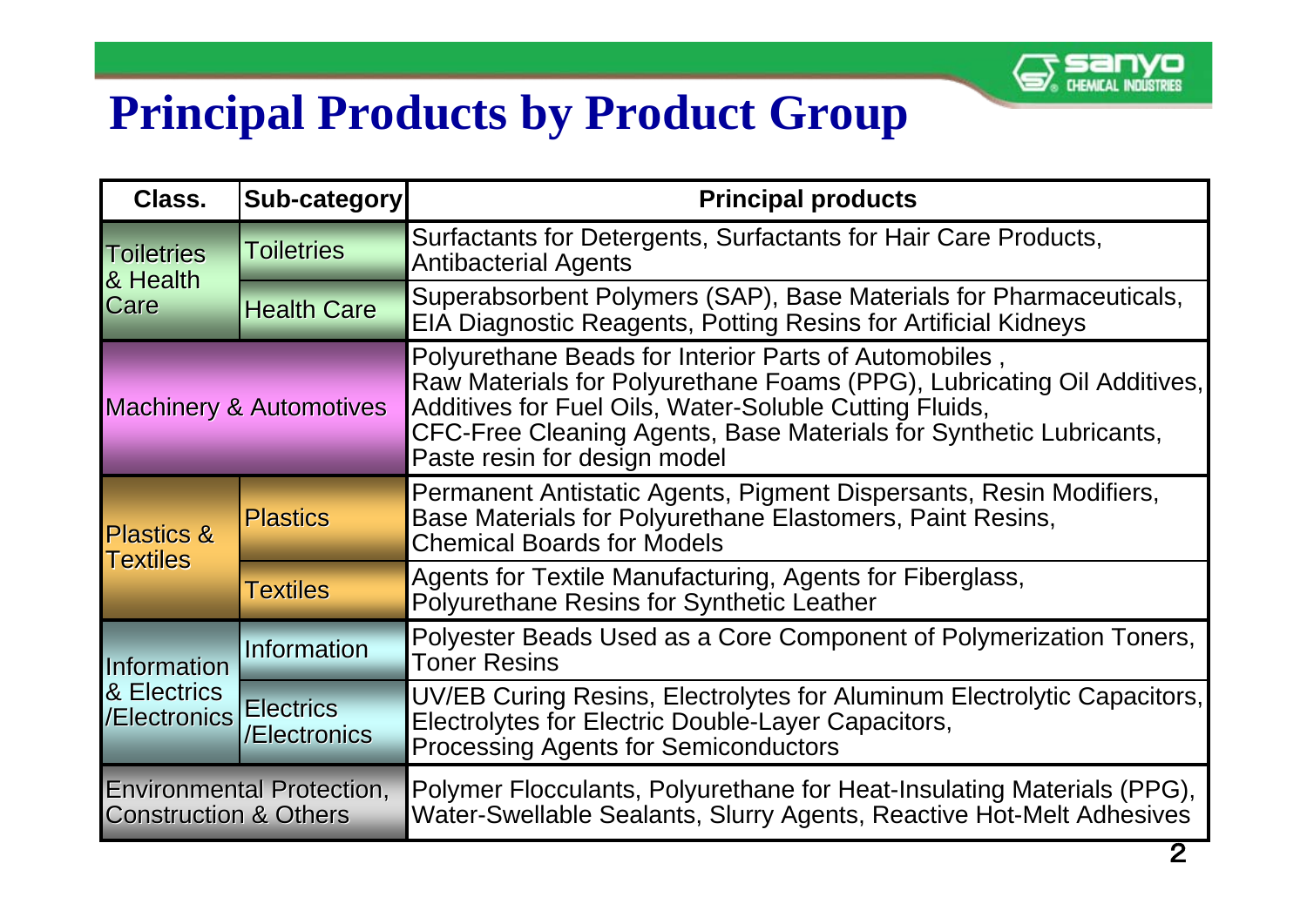#### **CHEMICAL INDUSTRIES Proportion of Net Sales by Product Group (1H-FY2010)**

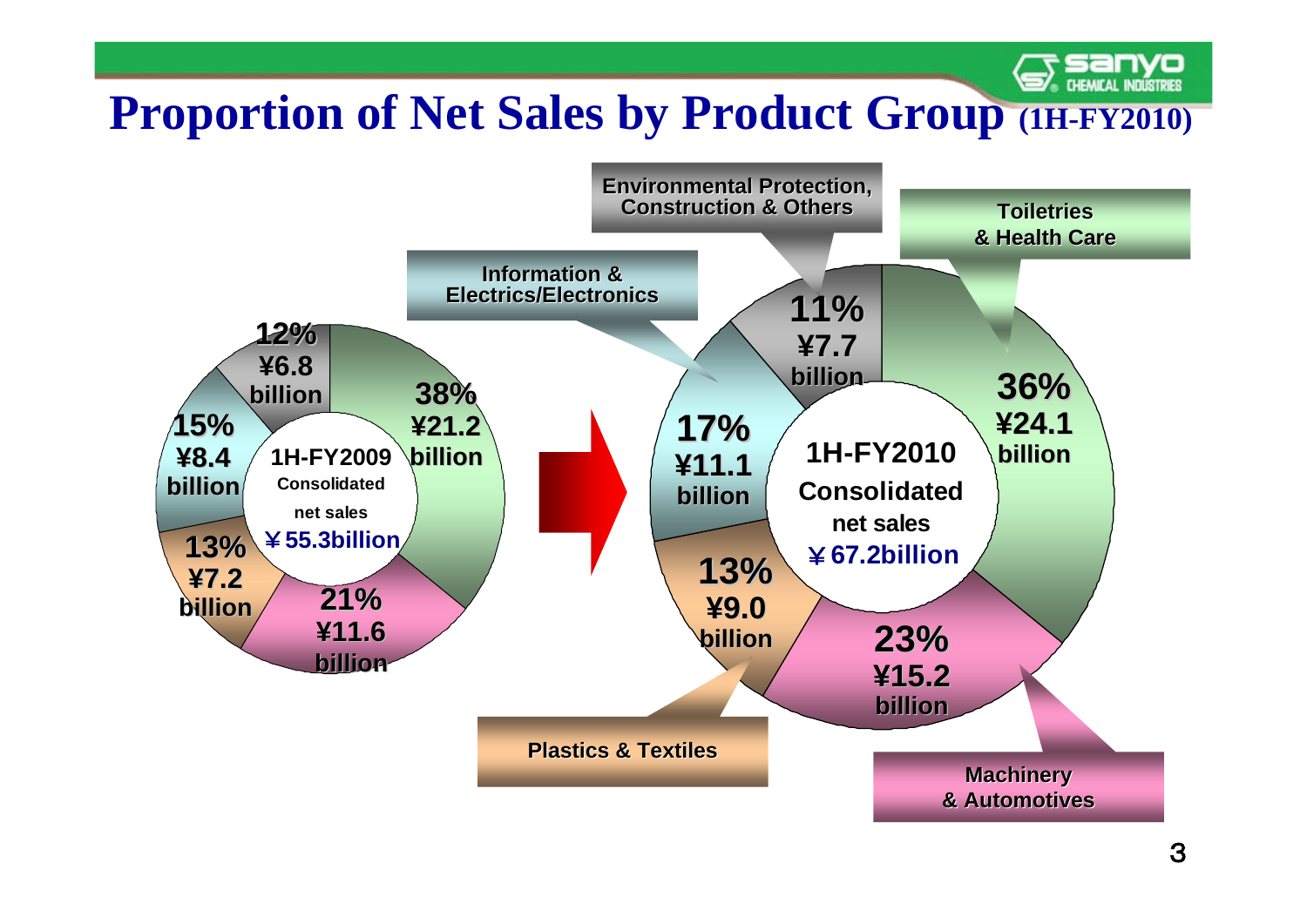

# **Sanyo Chemical Group**

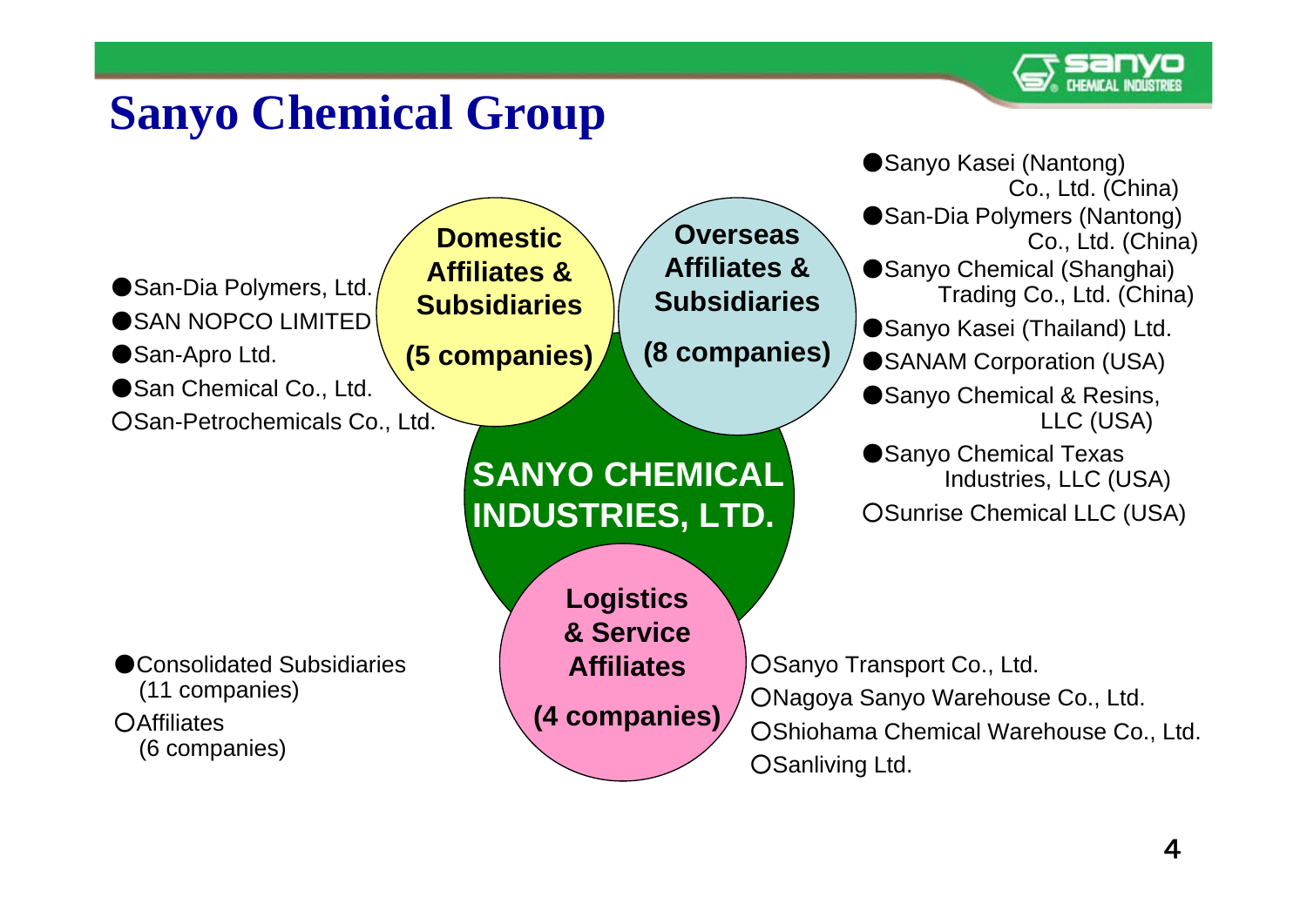# **Domestic Consolidated Subsidiaries (4 companies)**

| <b>Company name</b>           | Abbr.      | <b>Equity ownership</b>                                                              |            | <b>Line of business</b>                                                                               |
|-------------------------------|------------|--------------------------------------------------------------------------------------|------------|-------------------------------------------------------------------------------------------------------|
| <b>San-Dia Polymers, Ltd.</b> | <b>SDP</b> | <b>Sanyo Chemical</b><br><b>Mitsubishi Chemical</b>                                  |            | 60% Manufacture & sales of<br>40% superabsorbent polymers                                             |
| <b>SAN NOPCO LIMITED</b>      | <b>SNL</b> | <b>Sanyo Chemical</b>                                                                |            | 100% Manufacture & sales of surfactants                                                               |
| <b>San Chemical Co., Ltd.</b> |            | <b>Sanyo Chemical</b><br><b>SCC JX Nippon Oil &amp;</b><br><b>Energy Corporation</b> | 50%<br>50% | Manufacture of raw materials for<br>polyurethane foam                                                 |
| San-Apro Ltd.                 | <b>SA</b>  | <b>Sanyo Chemical</b><br><b>Air-Products</b>                                         |            | 50% Manufacture & sales of curing<br>50% accelerators for epoxy resins, and<br>50% urethane catalysts |

**IYO**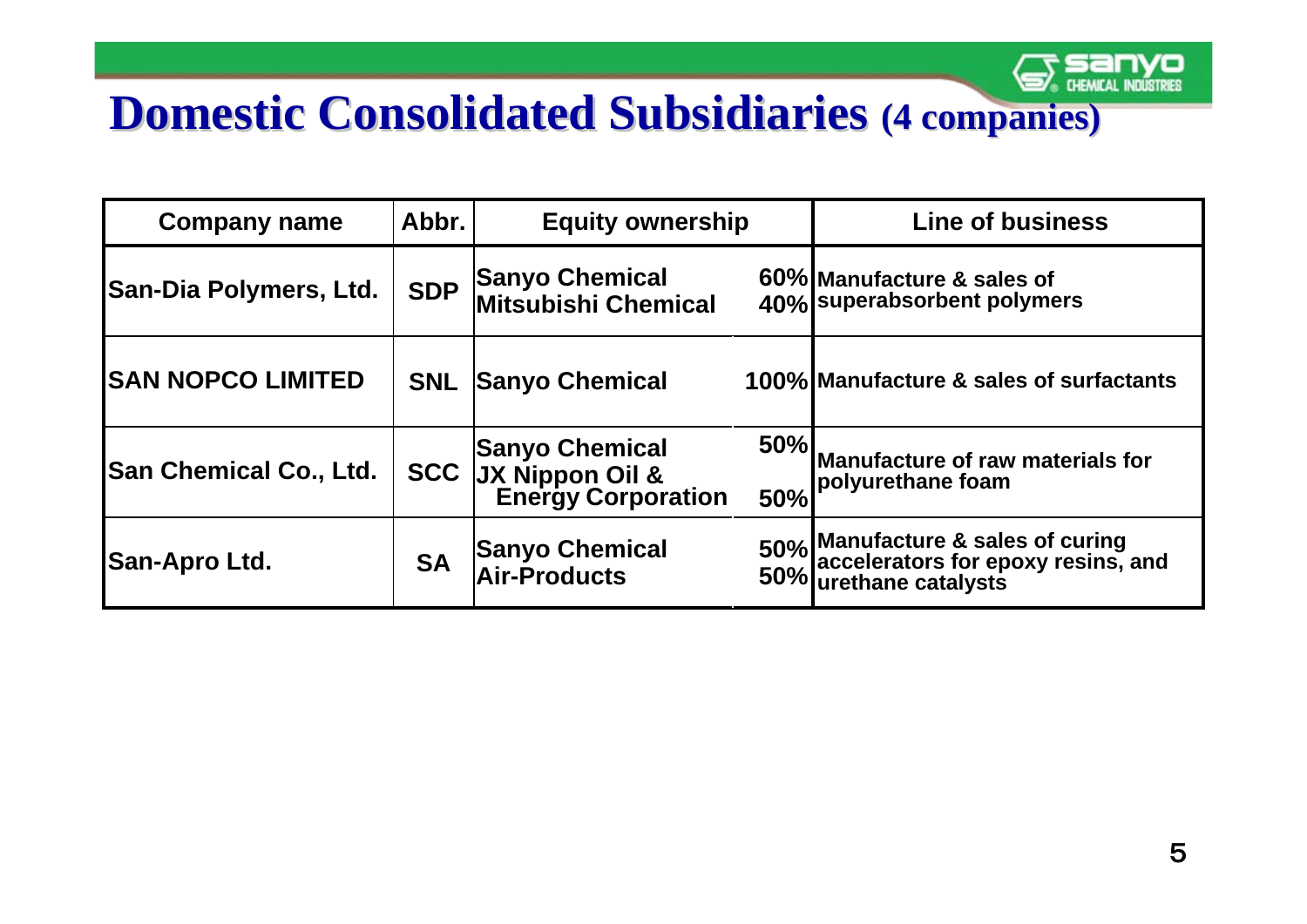

# **Overseas Consolidated Subsidiaries (7 companies)**

| <b>Company name</b>                                              | Abbr.       | <b>Equity ownership</b>                            |      | <b>Line of business</b>                                                                          |
|------------------------------------------------------------------|-------------|----------------------------------------------------|------|--------------------------------------------------------------------------------------------------|
| <b>Sanyo Kasei (Nantong)</b><br>Co., Ltd.<br>[China]             | <b>SKN</b>  | <b>Sanyo Chemical</b>                              |      | Manufacture & sales of<br>100% surfactants and<br>polyurethane resins                            |
| <b>San-Dia Polymers (Nantong)</b><br><b>Co., Ltd.</b><br>[China] | <b>SDN</b>  | <b>San-Dia Polymers</b>                            |      | 100% Manufacture & sales of<br>100% superabsorbent polymers                                      |
| <b>Sanyo Chemical (Shanghai)</b><br>Trading Co., Ltd.<br>[China] | <b>SCST</b> | <b>Sanyo Chemical</b>                              |      | Import and export of chemicals,<br>100% market surveys in China, and<br>sales-related activities |
| Sanyo Kasei (Thailand) Ltd.<br>[Thailand]                        | <b>SKT</b>  | <b>Sanyo Chemical</b><br>Toyota Tsusho<br>& others |      | 89% Manufacture & sales of<br>surfactants and<br>11% polyurethane resins                         |
| <b>SANAM Corporation</b>                                         |             | [USA] SANAM Sanyo Chemical                         |      | 100% Supervising of subsidiaries<br>100% and an affiliate in USA                                 |
| <b>Sanyo Chemical &amp;</b><br><b>Resins, LLC</b><br>[USA]       | <b>SCR</b>  | <b>SANAM</b>                                       |      | 100% Manufacture of toner resins                                                                 |
| <b>Sanyo Chemical</b><br><b>Texas Industries, LLC</b><br>[USA]   | <b>SCTI</b> | <b>SANAM</b>                                       | 100% | Manufacture of polyurethane<br>beads                                                             |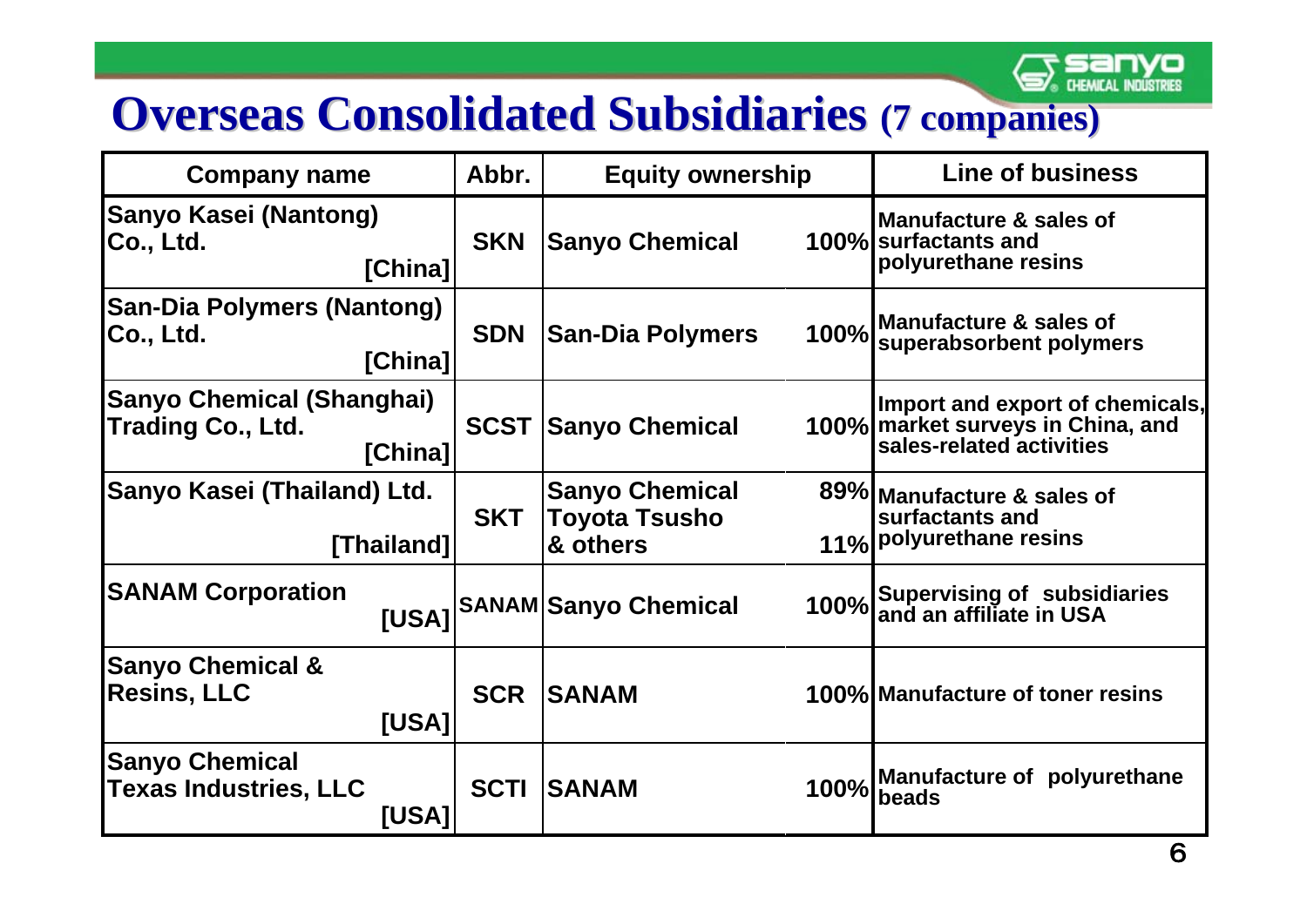

#### **Affiliates Affiliates (6 companies) (6 companies)**

| <b>Company name</b>                                     | Abbr.      | <b>Equity ownership</b>                                                       | <b>Line of business</b> |                                                                       |
|---------------------------------------------------------|------------|-------------------------------------------------------------------------------|-------------------------|-----------------------------------------------------------------------|
| <b>San-Petrochemicals</b><br>Co., Ltd.                  |            | SPCC <sup> </sup> Sanyo Chemical<br> SPCC <sup> </sup> JX Nippon Oil & Energy |                         | 50% Manufacture & sales of raw<br>50% materials for synthetic rubbers |
| <b>Sunrise Chemical</b><br><b>ILLC</b><br>[USA]         | <b>SRC</b> | <b>SANAM</b><br><b>NISSEKI Chemical</b><br>Texas                              | 50%<br>50%              | Manufacture & sales of raw<br>materials for synthetic rubbers         |
| <b>Sanyo Transport</b><br>Co., Ltd.                     |            | <b>Sanyo Chemical</b>                                                         |                         | 100% General trucking                                                 |
| Nagoya Sanyo<br><b>Warehouse Co., Ltd.</b>              |            | <b>Sanyo Chemical</b>                                                         |                         | 100% Warehousing                                                      |
| <b>Shiohama Chemicals</b><br><b>Warehouse Co., Ltd.</b> |            | <b>Sanyo Chemical</b><br>JX Nippon Oil & Energy                               | 50%                     | 50%   Warehousing                                                     |
| <b>Sanliving Ltd.</b>                                   | <b>SL</b>  | <b>Sanyo Chemical</b>                                                         |                         | 100% Real estate, insurance,<br>and travel agency                     |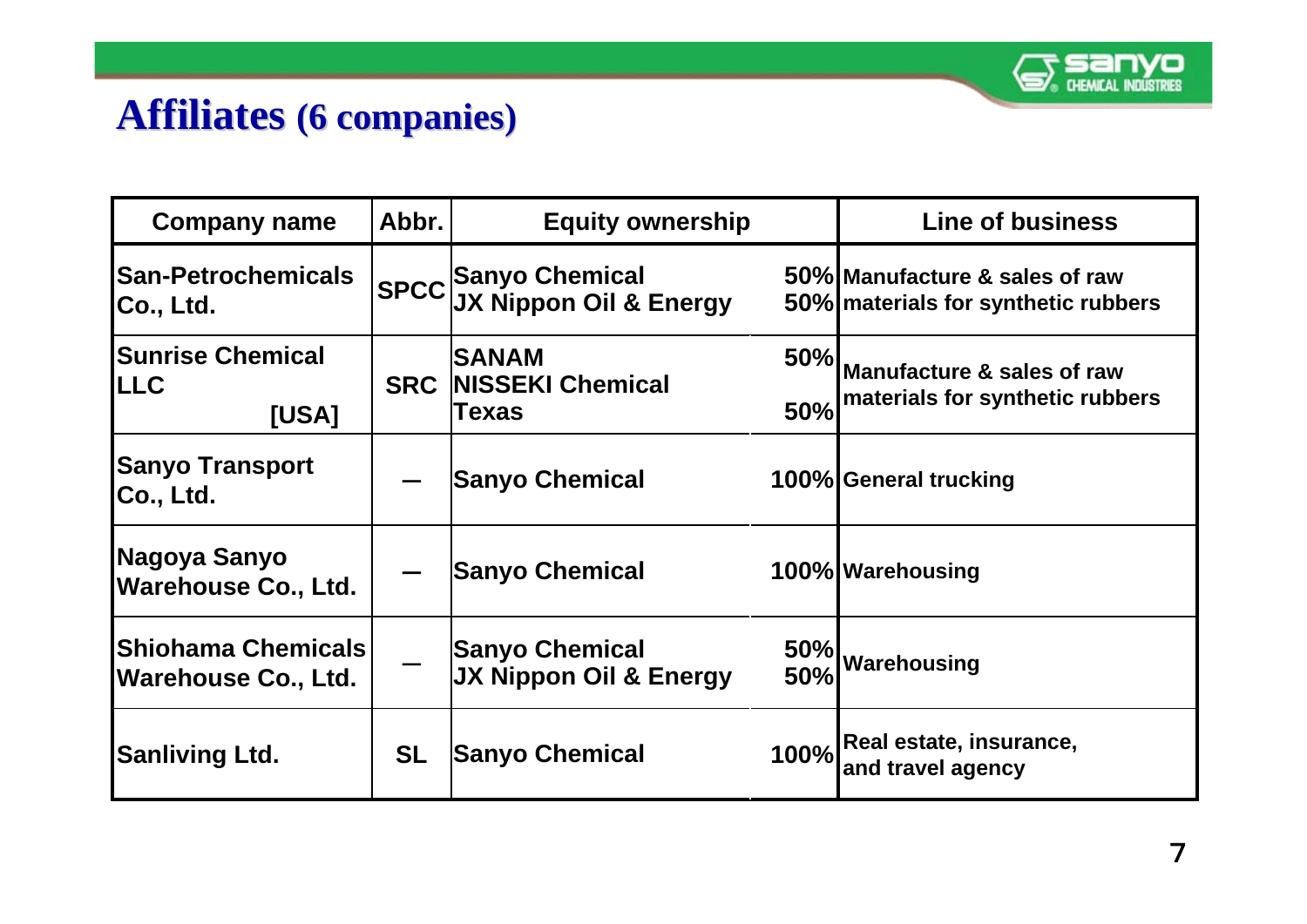

## **Consolidated Results of Operations for 1H-FY2010**

**Yen amounts are rounded down. Ratios are rounded off.**

|                         | <b>1H: April-September</b> |               | Year on year change |             |  |
|-------------------------|----------------------------|---------------|---------------------|-------------|--|
|                         | <b>FY2010</b>              | <b>FY2009</b> | <b>Amount</b>       | Ratio (%)   |  |
| <b>Net sales</b>        | 67.28                      | 55.37         | 11.91               | 22          |  |
| <b>Operating income</b> | 5.21                       | 2.24          | 2.96                | $2.3$ times |  |
| <b>Ordinary income</b>  | 5.55                       | 2.16          | 3.39                | $2.6$ times |  |
| <b>Net income</b>       | 3.20                       | 0.87          | 2.33                | $3.7$ times |  |

|                                 | <b>FY2010</b> |                                                   | <b>FY2009</b> |        |
|---------------------------------|---------------|---------------------------------------------------|---------------|--------|
|                                 |               | April-Jun.   July-Sept.   April-Jun.   July-Sept. |               |        |
| <b>Exchange rate (Yen/US\$)</b> | 88.90         |                                                   | 95.54         |        |
| Domestic naphtha price (Yen/kl) | 49,500        | 42,700                                            | 33,300        | 41,200 |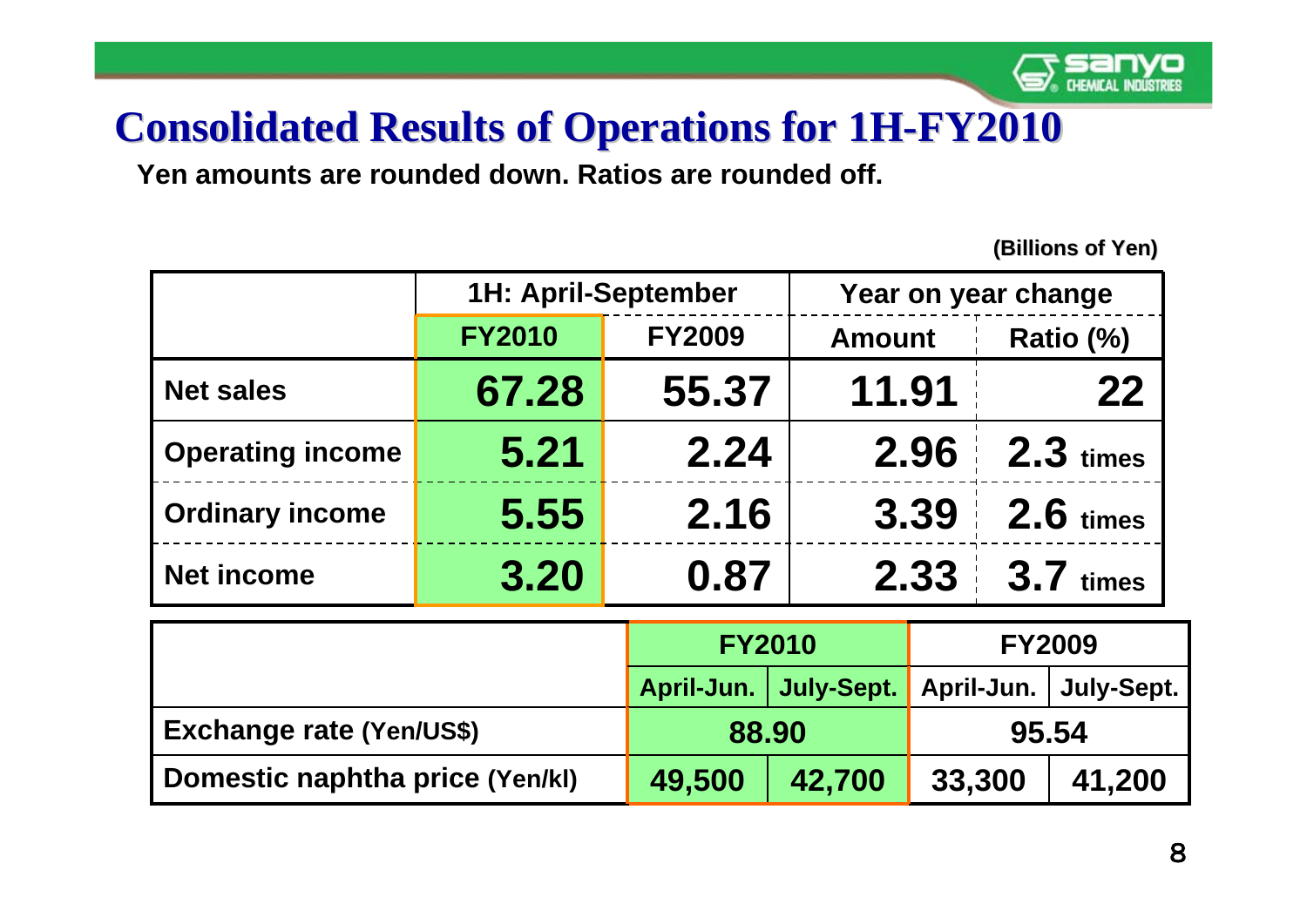#### **Analysis of Changed Consolidated Operating Income Analysis of Changed Consolidated Operating Income**

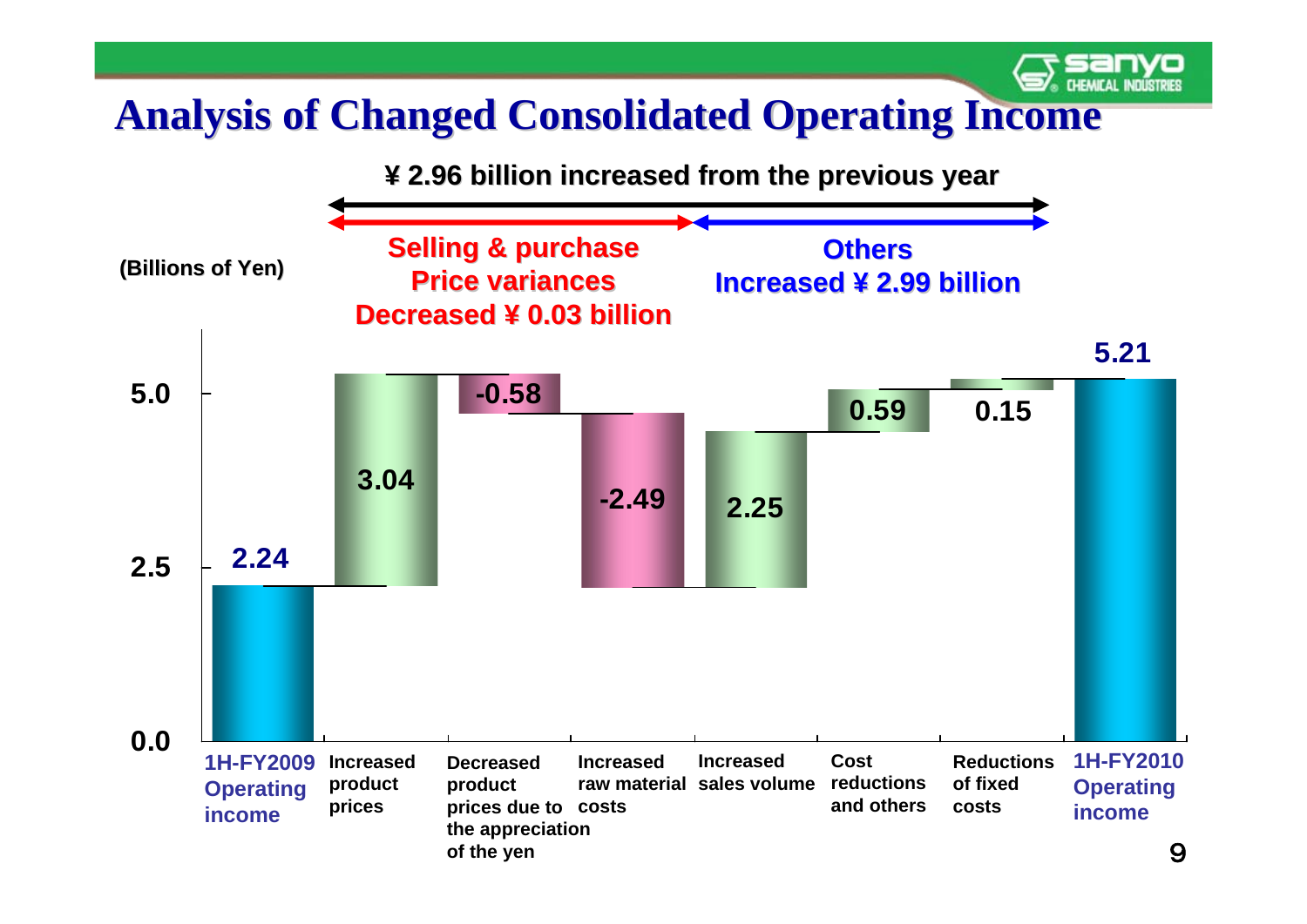

#### **Analysis of Changed Consolidated Net Income**

|                                                   | <b>1H: April-September</b> | Year on year  |        |
|---------------------------------------------------|----------------------------|---------------|--------|
|                                                   | <b>FY2010</b>              | <b>FY2009</b> | change |
| <b>Operating income</b>                           | 5.21                       | 2.24          | 2.96   |
| Equity in earnings of unconsolidated affiliates   | 0.24                       | (0.24)        | 0.49   |
| <b>Exchange gain and loss</b>                     | (0.19)                     | 0.01          | (0.20) |
| Other non-operating expenses                      | 0.29                       | 0.14          | 0.15   |
| <b>Ordinary income</b>                            | 5.55                       | 2.16          | 3.39   |
| Loss on disposal of property, plant and equipment | (0.13)                     | (0.09)        | (0.03) |
| <b>Gain (loss) on investment securities</b>       | O                          | 0.01          | (0.01) |
| Other extraordinary income (expenses)             | 0.16                       | (0.04)        | 0.21   |
| Income before income taxes & minority interests   | 5.59                       | 2.02          | 3.56   |
| Income taxes, etc.                                | (1.88)                     | (0.73)        | (1.14) |
| <b>Minority interests</b>                         | (0.49)                     | (0.41)        | (0.07) |
| <b>Net income</b>                                 | 3.20                       | 0.87          | 2.33   |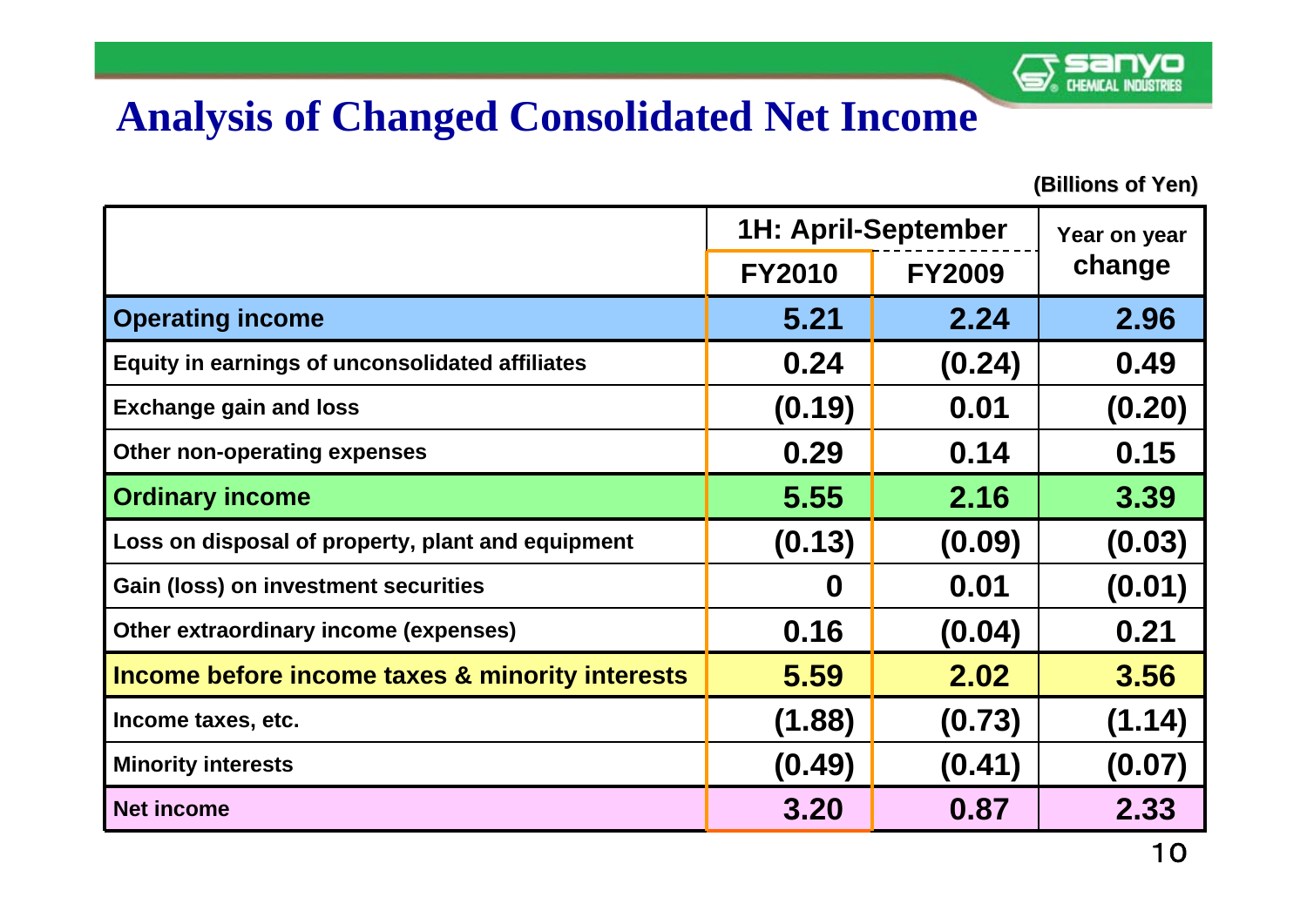

## **Non-Consolidated Results of Operations for 1H-FY2010**

**Yen amounts are rounded down. Ratios are rounded off.**

|                  | <b>1H: April-September</b> |               | Year on year change |             |  |
|------------------|----------------------------|---------------|---------------------|-------------|--|
|                  | <b>FY2010</b>              | <b>FY2009</b> | <b>Amount</b>       | Ratio (%)   |  |
| Net sales        | 46.53                      | 38.53         | 8.00                | 21          |  |
| Operating income | 2.72                       | 0.93          | 1.78                | $2.9$ times |  |
| Ordinary income  | 3.74                       | 1.66          | 2.08                | $2.3$ times |  |
| Net income       | 2.69                       | 1.19          | 1.50                | $2.3$ times |  |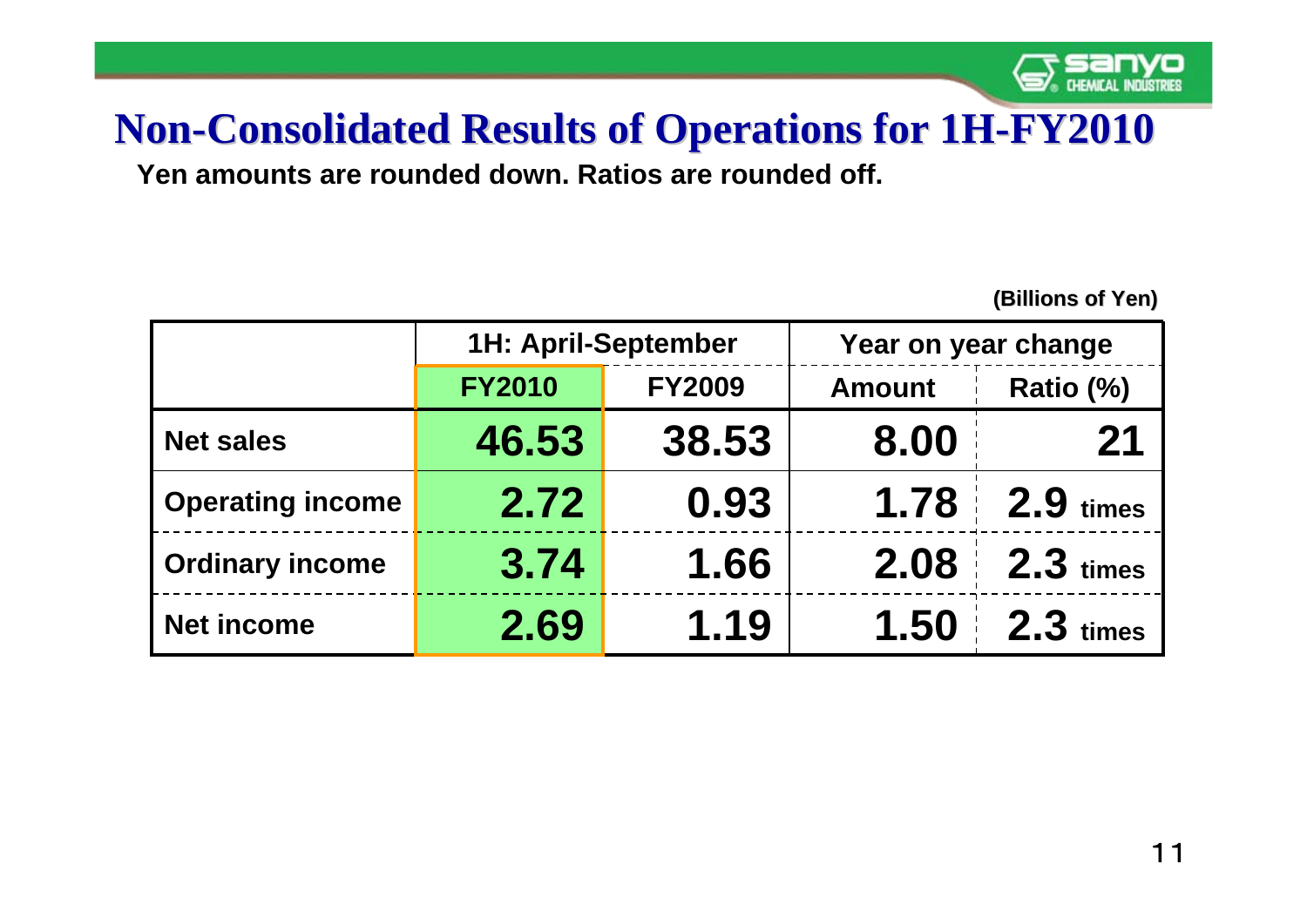## **Analysis of Changed Non-Consolidated Operating Income**

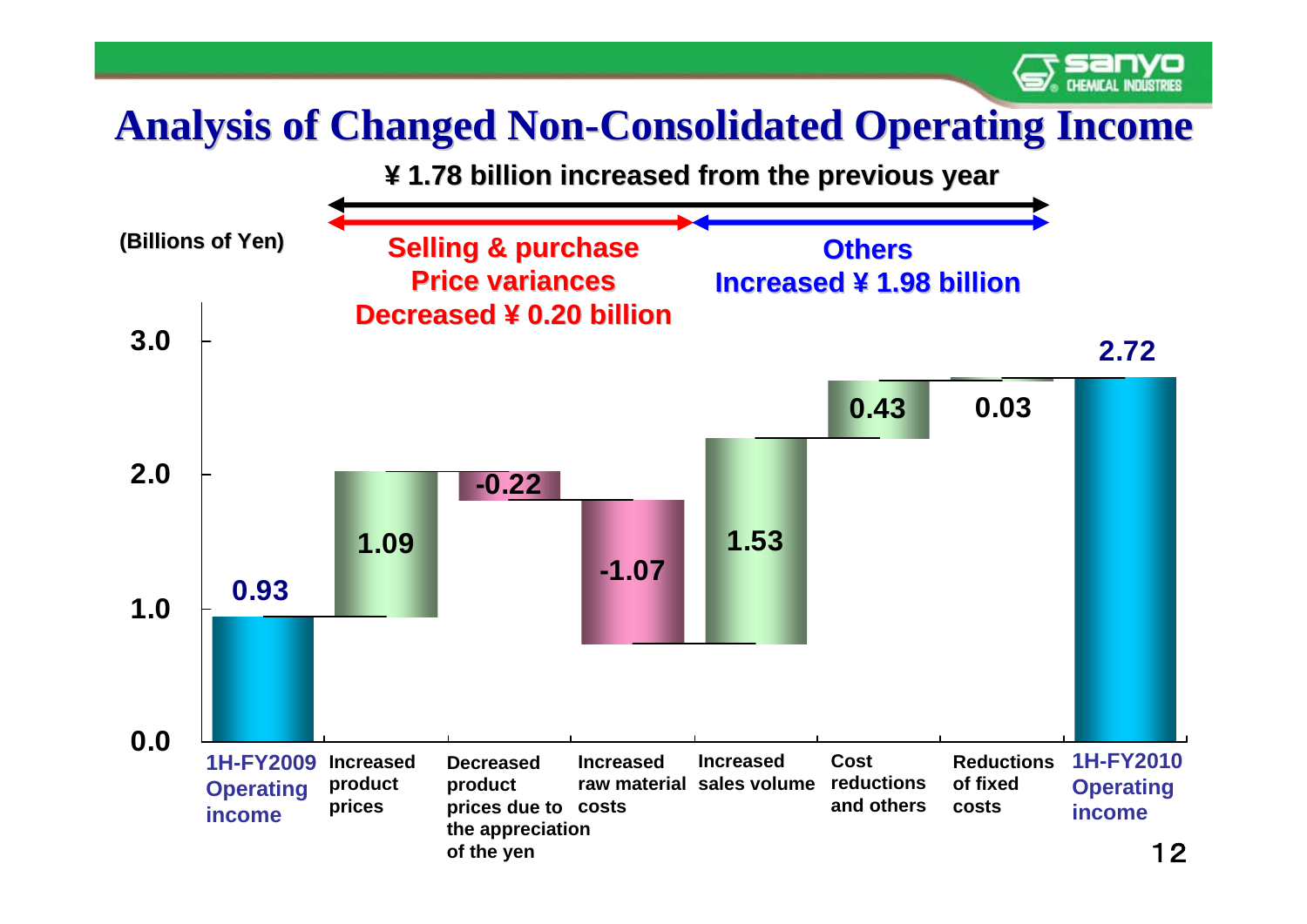

#### **Analysis of Changed Non-Consolidated Net Income**

|                                                   | 1H: April-September |               | Year on year |
|---------------------------------------------------|---------------------|---------------|--------------|
|                                                   | <b>FY2010</b>       | <b>FY2009</b> | change       |
| <b>Operating income</b>                           | 2.72                | 0.93          | 1.78         |
| <b>Dividends income</b>                           | 0.78                | 0.58          | 0.20         |
| <b>Exchange gain and loss</b>                     | (0.11)              | (0.15)        | 0.03         |
| Other non-operating expenses                      | 0.34                | 0.29          | 0.05         |
| <b>Ordinary income</b>                            | 3.74                | 1.66          | 2.08         |
| Loss on disposal of property, plant and equipment | (0.11)              | (0.08)        | (0.03)       |
| <b>Gain (loss) on investment securities</b>       | O                   | 0.01          | (0.01)       |
| Other extraordinary income (expenses)             | 0.10                | (0.04)        | 0.15         |
| Income before income taxes & minority interests   | 3.73                | 1.54          | 2.19         |
| Income taxes, etc.                                | (1.03)              | (0.34)        | (0.69)       |
| <b>Net income</b>                                 | 2.69                | 1.19          | 1.50         |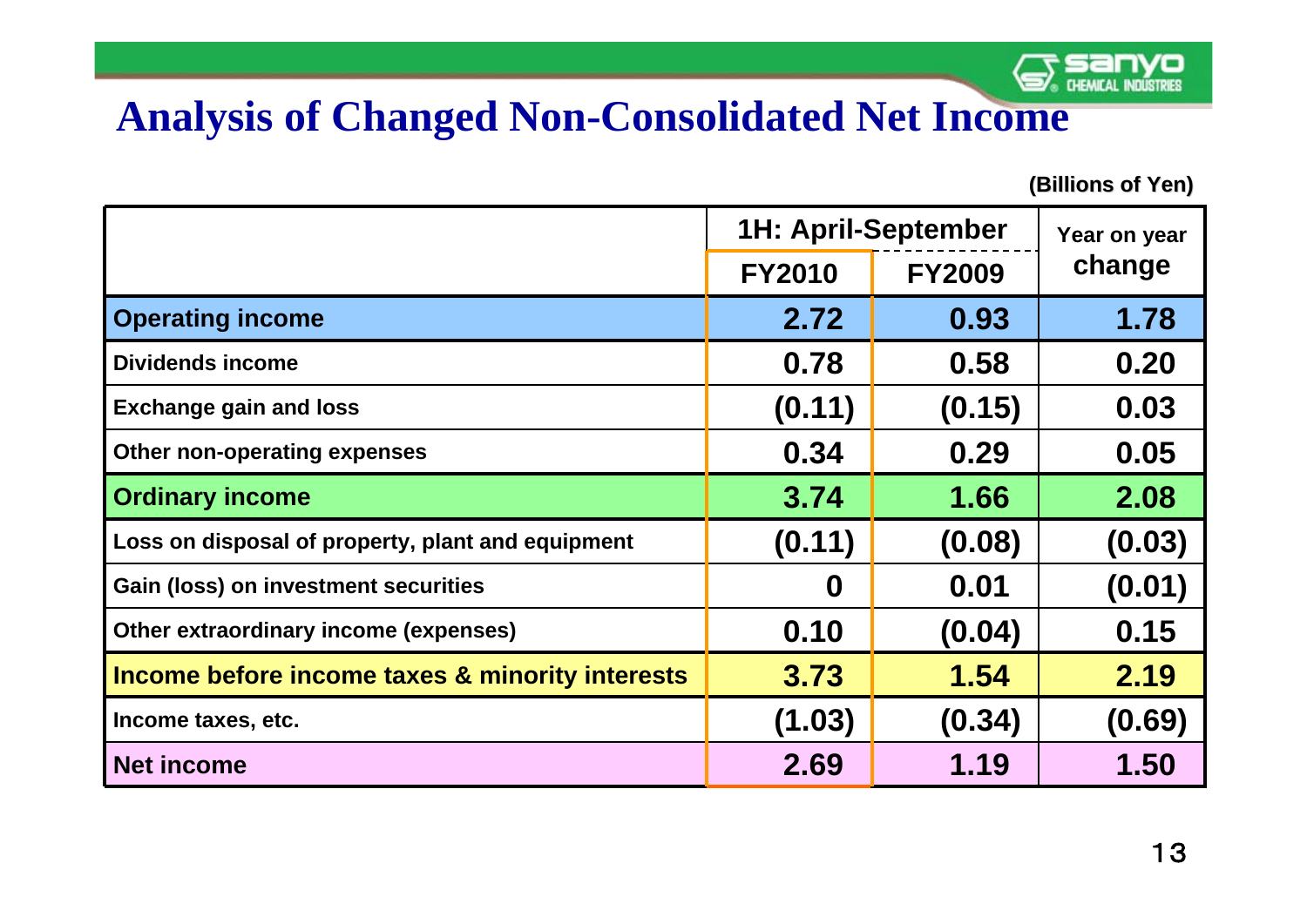

#### **Consolidated Balance Sheet as of September 30, 2010**

|                                           | <b>Sept. 30</b><br>2010 | <b>Mar. 30</b><br>2010 | Changed<br>amount | <b>Notes: Changed amount</b>                                                                                                        |
|-------------------------------------------|-------------------------|------------------------|-------------------|-------------------------------------------------------------------------------------------------------------------------------------|
| Current assets                            | 66.6                    | 64.8                   | 1.7               | Decrease of cash & deposits: (1.4), Increase of accounts<br>receivable: 2.3, Increase of inventories: 0.4                           |
| Fixed assets                              | 71.0                    | 72.1                   | (1.1)             | Loss on valuation of investment securities: $(1.5)$ ,<br>Expansion of SDN: 0.6,<br>Earthquake damping works at Head Office: 0.3     |
| <b>Assets</b>                             | 137.6                   | 136.9                  | 0.6               |                                                                                                                                     |
| Current liabilities                       | 45.6                    | 45.2                   | 0.3               | Increase of notes payable-facilities: 0.2                                                                                           |
| Long-term<br>liabilities                  | 6.8                     | 8.0                    | (1.1)             | Decrease of long-term debt: (0.5)<br>Provision for retirement benefits: (0.4)                                                       |
| <b>Liabilities</b>                        | 52.5                    | 53.2                   | (0.7)             | Internal funds and borrowings will be assigned to<br>redemption of 10 billion yen of convertible bonds at the end<br>of March 2011. |
| Shareholder's<br>equity                   | 80.9                    | 78.5                   | 2.3               | Increase of retained earnings: 2.3                                                                                                  |
| Valuation &<br>translation<br>adjustments | 1.3                     | 2.5                    | (1.2)             | Decrease of valuation of investment securities due to<br>decreased stock prices: (1.0)                                              |
| <b>Minority interests</b>                 | 2.8                     | 2.5                    | 0.2               |                                                                                                                                     |
| <b>Net assets</b>                         | 85.1                    | 83.7                   | 1.4               |                                                                                                                                     |
| <b>Liabilities &amp; net</b><br>assets    | 137.6                   | 136.9                  | 0.6               |                                                                                                                                     |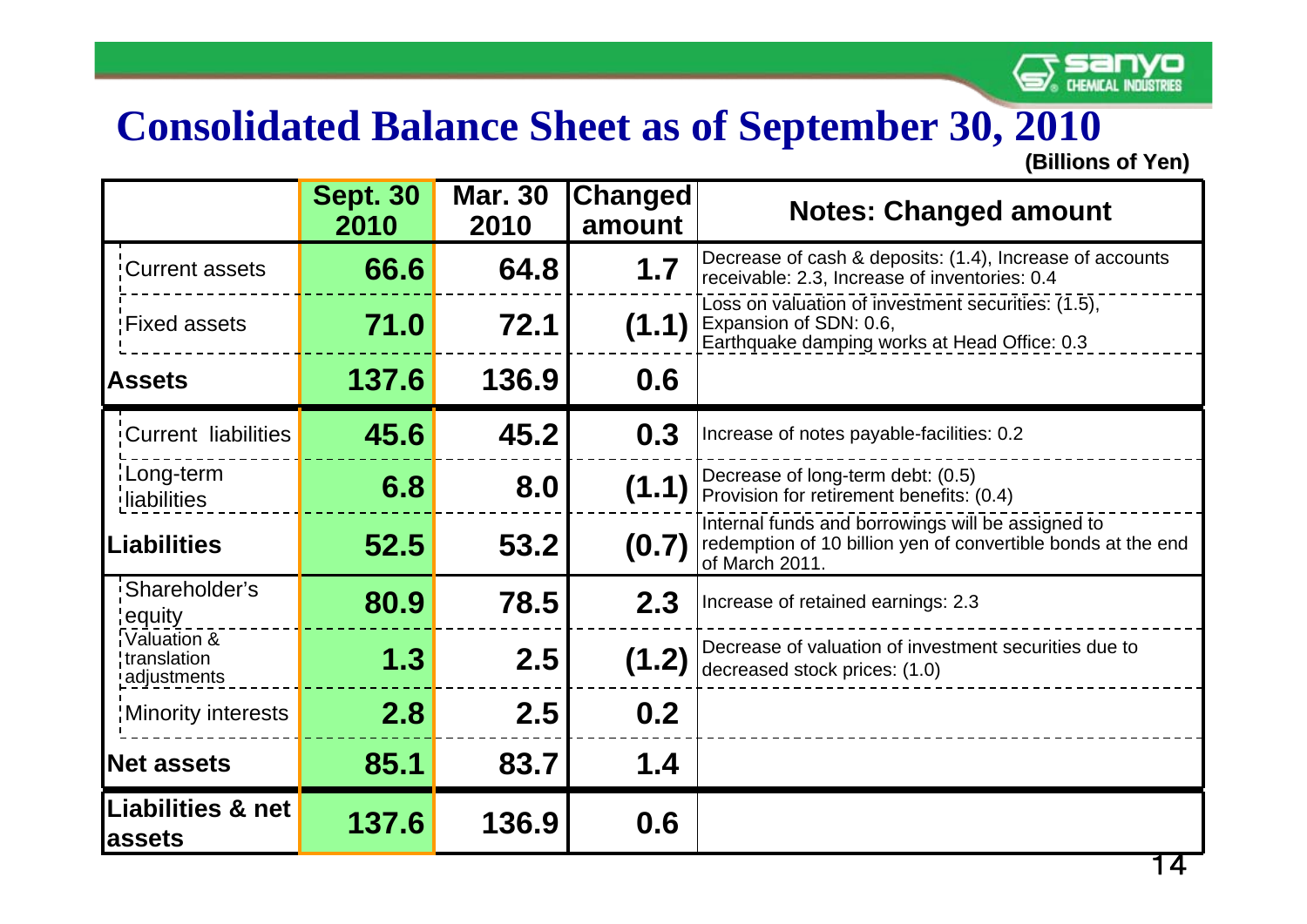

#### **Consolidated Cash Flows for 1H-FY2010**

|                                                             | <b>1H: April-September</b> |               | Changed | <b>Notes: Changed amount</b>                                  |
|-------------------------------------------------------------|----------------------------|---------------|---------|---------------------------------------------------------------|
|                                                             | <b>FY2010</b>              | <b>FY2009</b> | amount  |                                                               |
| <b>Operating activities</b>                                 | 3.6                        | 12.1          | (8.5)   |                                                               |
| Income before income taxes<br>and minority interests        | 5.5                        | 2.0           | 3.5     | <b>Improved profit</b>                                        |
| Depreciation and amortization                               | 3.5                        | 3.8           | (0.3)   |                                                               |
| Equity in (earnings) losses of<br>unconsolidated affiliates | (0.2)                      | 0.2           | (0.4)   |                                                               |
| (Increase) decrease in<br>operating capital                 | (2.7)                      | 5.0           | (7.8)   | Operating capital generated by a<br>company growth            |
| Income taxes paid                                           | (1.8)                      | 0.4           | (2.2)   |                                                               |
| 'Others                                                     | (0.6)                      | 0.4           | (1.1)   |                                                               |
| <b>Investing activities</b>                                 | (3.4)                      | (4.8)         | 1.3     | Decrease of purchases of property,<br>plant & equipment: 1.3  |
| <b>Free cash flows</b>                                      | 0.1                        | 7.3           | (7.1)   |                                                               |
| <b>Financing activities</b>                                 | (1.4)                      | 0.8           | (2.2)   | Decrease of borrowings: (1.9)<br>Increase of dividends: (0.2) |
| Net increase in cash &<br>cash equivalents                  | (1.4)                      | 8.0           | (9.4)   |                                                               |
| <b>Cash &amp; cash equivalents</b><br>at end of period      | 14.1                       | <b>15.1</b>   | (0.9)   |                                                               |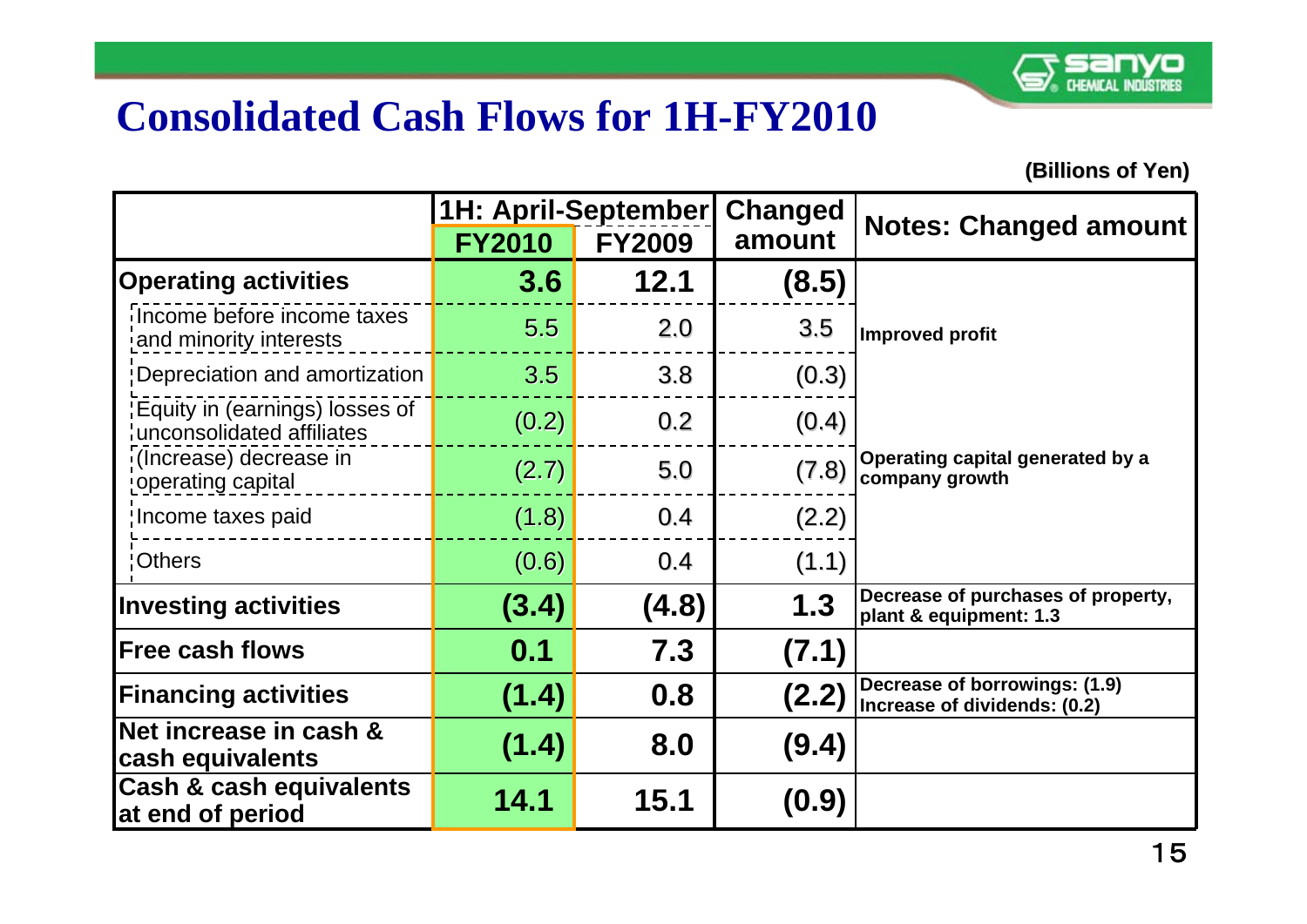## **Subsidiary Results of Operating for 1H Subsidiary Results of Operating for 1H -FY2010**

**Internal sales among Sanyo Chemical Group are not eliminated.** 

#### **11 Consolidated Subsidiaries**

**(Billions of Yen) (Billions of Yen)** 

|                         | <b>1H: April-September</b> |               | Year on year change |           |  |  |
|-------------------------|----------------------------|---------------|---------------------|-----------|--|--|
|                         | <b>FY2010</b>              | <b>FY2009</b> | <b>Amount</b>       | Ratio (%) |  |  |
| <b>Net sales</b>        | 33.77                      | 26.92         | 6.84                | 25        |  |  |
| <b>Operating income</b> | 2.34                       | 1.29          | 1.05                | 81        |  |  |
| <b>Ordinary income</b>  | 2.41                       | 1.14          | $1.26 \div 2.1$     | times     |  |  |

#### **SDP Group (SDP & SDN)**

|                         | <b>1H: April-September</b> |               | Year on year change |           |  |
|-------------------------|----------------------------|---------------|---------------------|-----------|--|
|                         | <b>FY2010</b>              | <b>FY2009</b> | <b>Amount</b>       | Ratio (%) |  |
| <b>Net sales</b>        | 15.83                      | 13.49         | 2.34                | 17        |  |
| <b>Operating income</b> | 1.52                       | 1.02          | 0.49                | 48        |  |
| <b>Ordinary income</b>  | 1.46                       | 1.10          | 0.35                | 32        |  |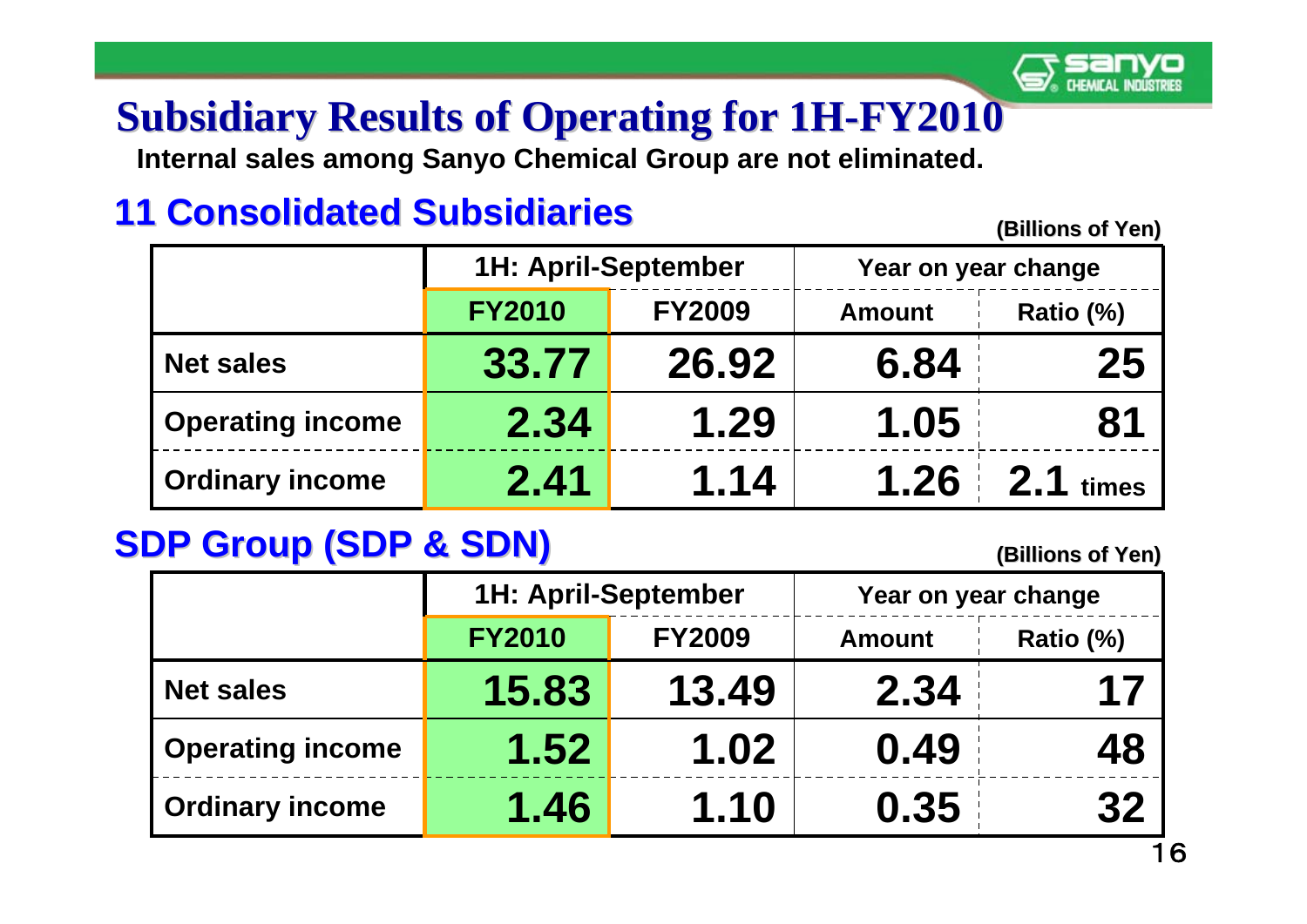

#### **Progress to Forecast of FY2010 Progress to Forecast of FY2010**

**(Billion (Billions of Yen)**

| <b>Consolidated</b>     | <b>FY2010</b><br><b>Annual</b> |                                | 1H-FY2010     |                                           | <b>FY2009</b><br><b>Annual</b> |
|-------------------------|--------------------------------|--------------------------------|---------------|-------------------------------------------|--------------------------------|
|                         | Forecast*                      | Year on year<br>change $(\%)$  | <b>Result</b> | <b>Progress to</b><br>forecast $(\%)$     | <b>Result</b>                  |
| <b>Net sales</b>        | 135.00                         | 13                             | 67.28         | 50                                        | 119.19                         |
| <b>Operating income</b> | 9.40                           | 53                             | 5.21          | 55                                        | 6.14                           |
| <b>Ordinary income</b>  | 10.00                          | 66                             | 5.55          | 56                                        | 6.01                           |
| <b>Net income</b>       | 5.70 <sub>1</sub>              | $2.2 \times$                   | 3.20          | 56                                        | 2.54                           |
|                         |                                |                                |               |                                           |                                |
| Non-                    |                                | <b>FY2010</b><br><b>Annual</b> |               | 1H-FY2010                                 | <b>FY2009</b><br><b>Annual</b> |
| <b>Consolidated</b>     | Forecast*                      | Year on year<br>change $(\%)$  | <b>Result</b> | <b>Progress to</b><br>$ $ forecast $(\%)$ | <b>Result</b>                  |
| <b>Net sales</b>        | 93.00                          | 11                             | 46.53         | 50                                        | 83.52                          |
| <b>Operating income</b> | 4.70                           | 50                             | 2.72          | 58                                        | 3.13                           |
| <b>Ordinary income</b>  | 6.70                           | 46                             | 3.74          | 56                                        | 4.58                           |

17**<Precondition for the forecast> <Precondition for the forecast> Domestic naphtha price:45 thousa a price:45 thousand of Yen/ nd of Yen/kl, Exchange rate: 85 Yen/US\$ \* We disclosed the amount on October 29, 2010. t on October 29, 2010.**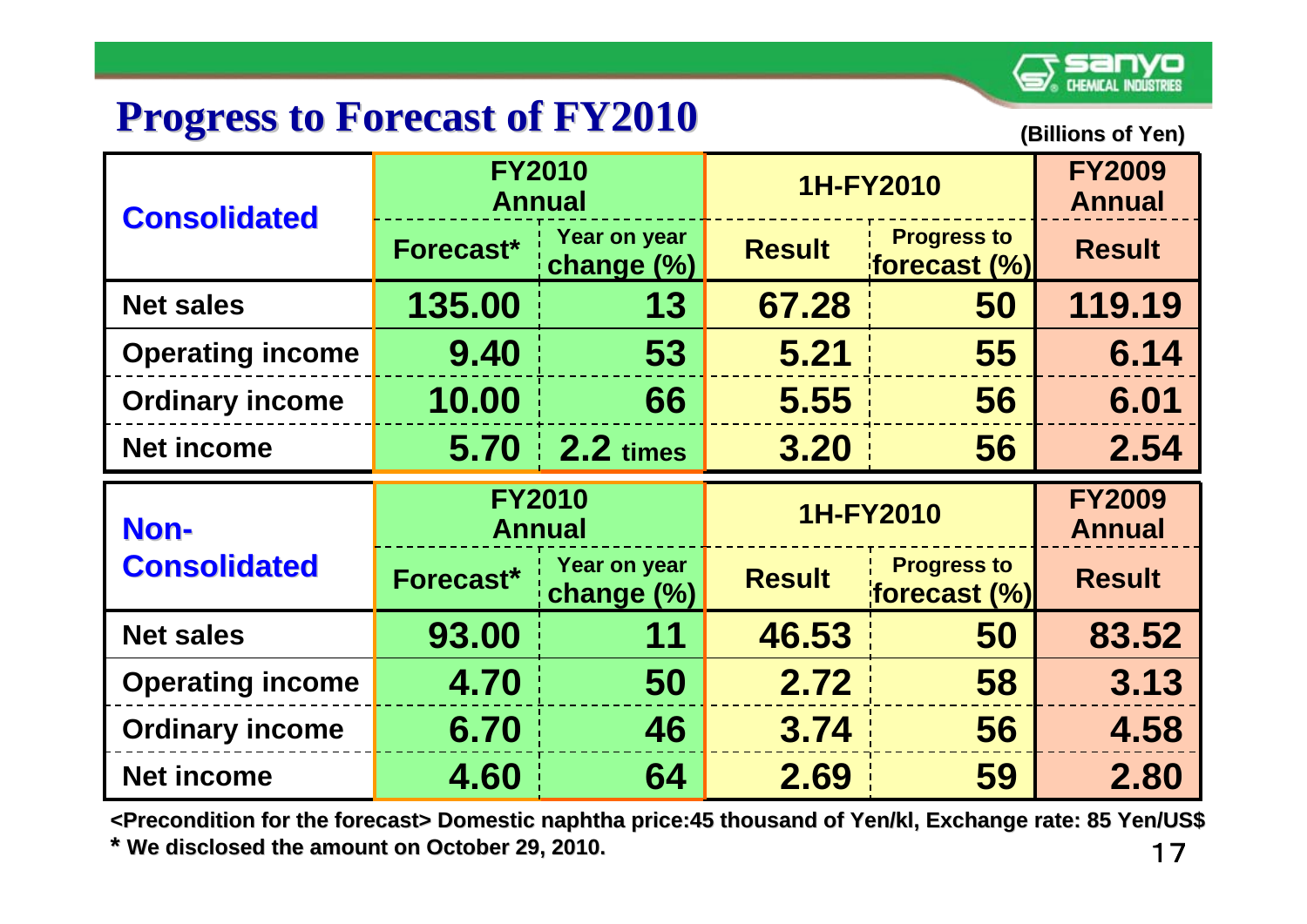

#### **Consolidated Business Result Trend Consolidated Business Result Trend**

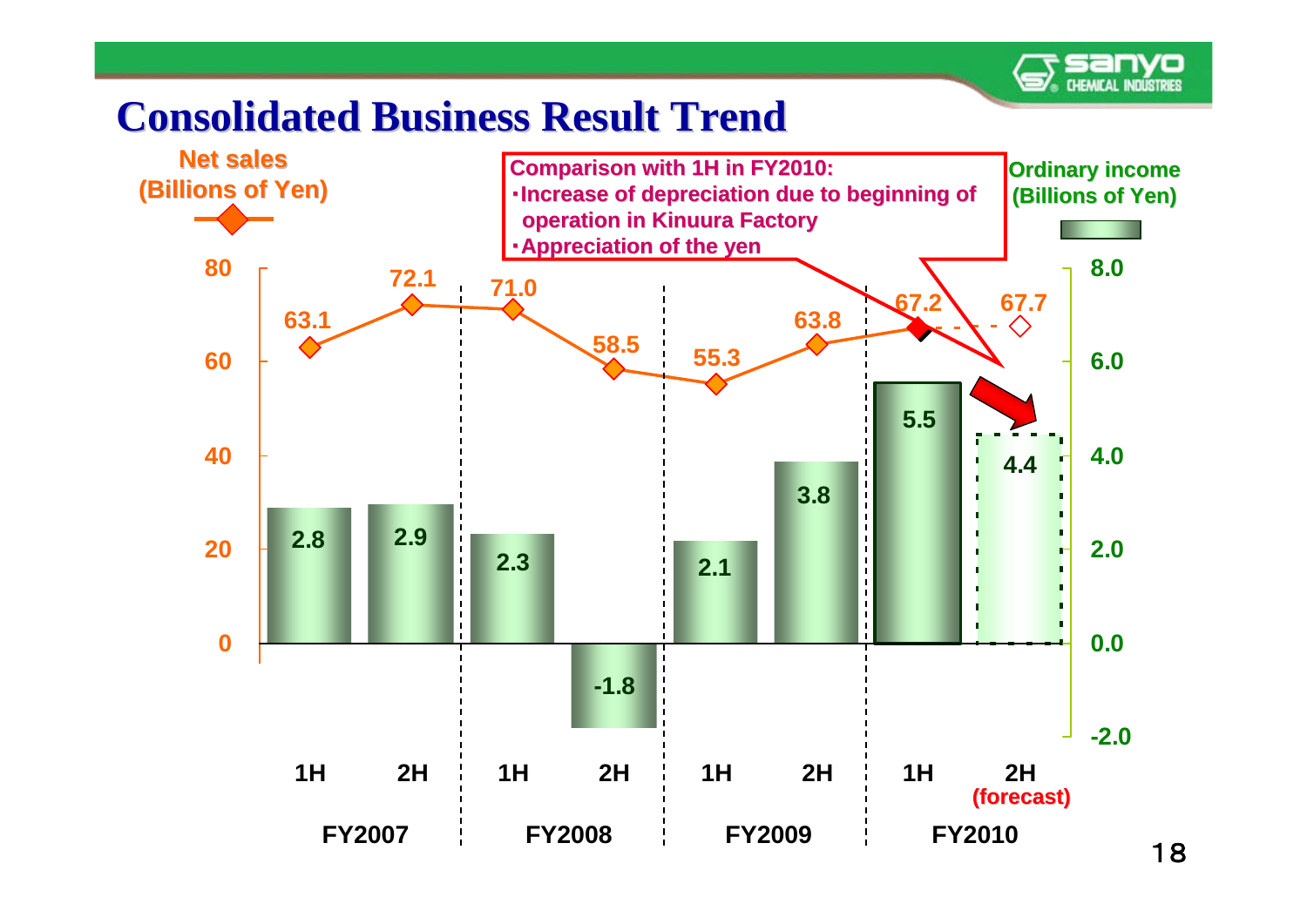

#### **Trend of Consolidated Operating Income Ratio Trend of Consolidated Operating Income Ratio**

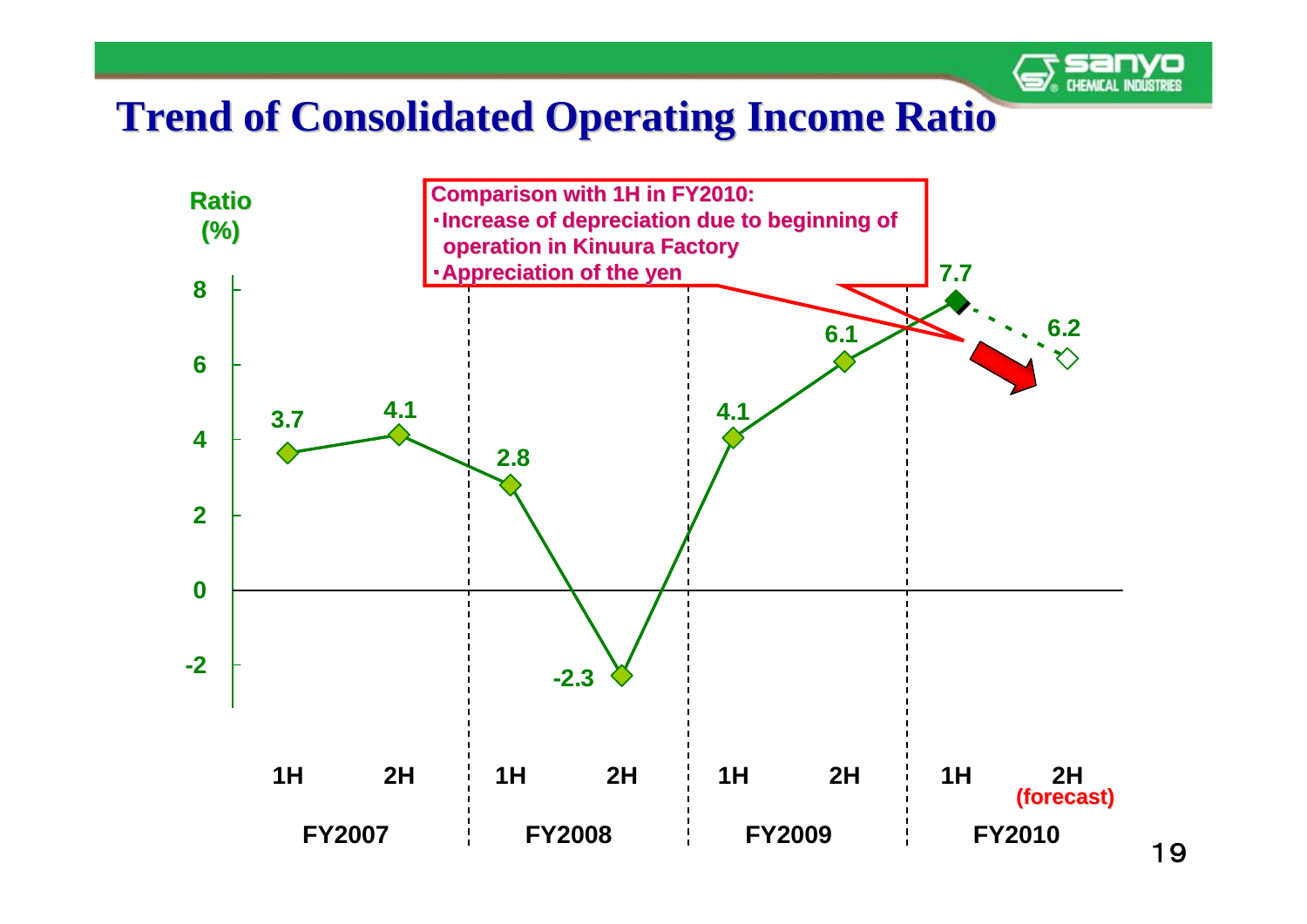## **CHEMICAL INDUSTRIES**

#### **Trend of Consolidated Net Income & ROE Trend of Consolidated Net Income & ROE**

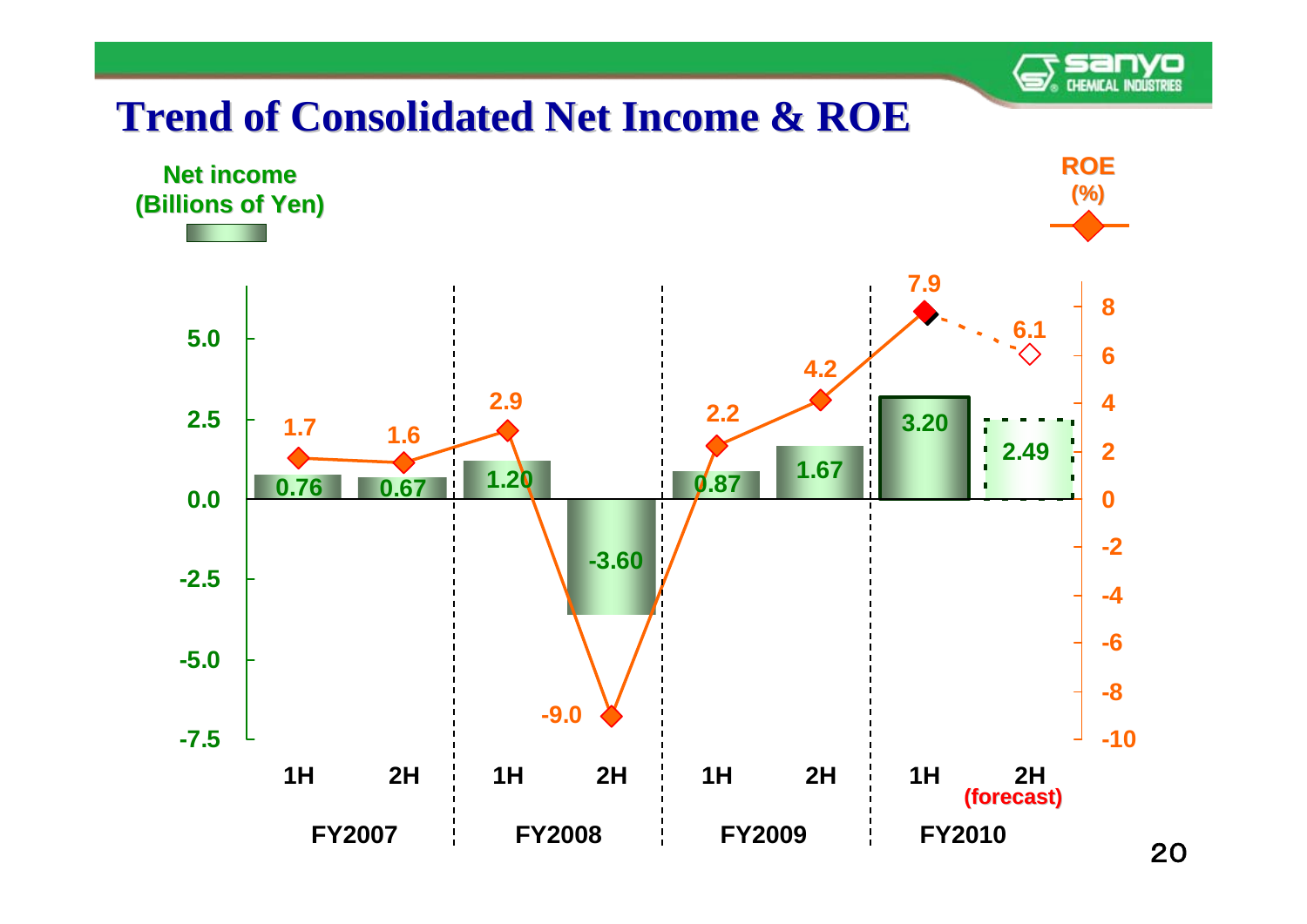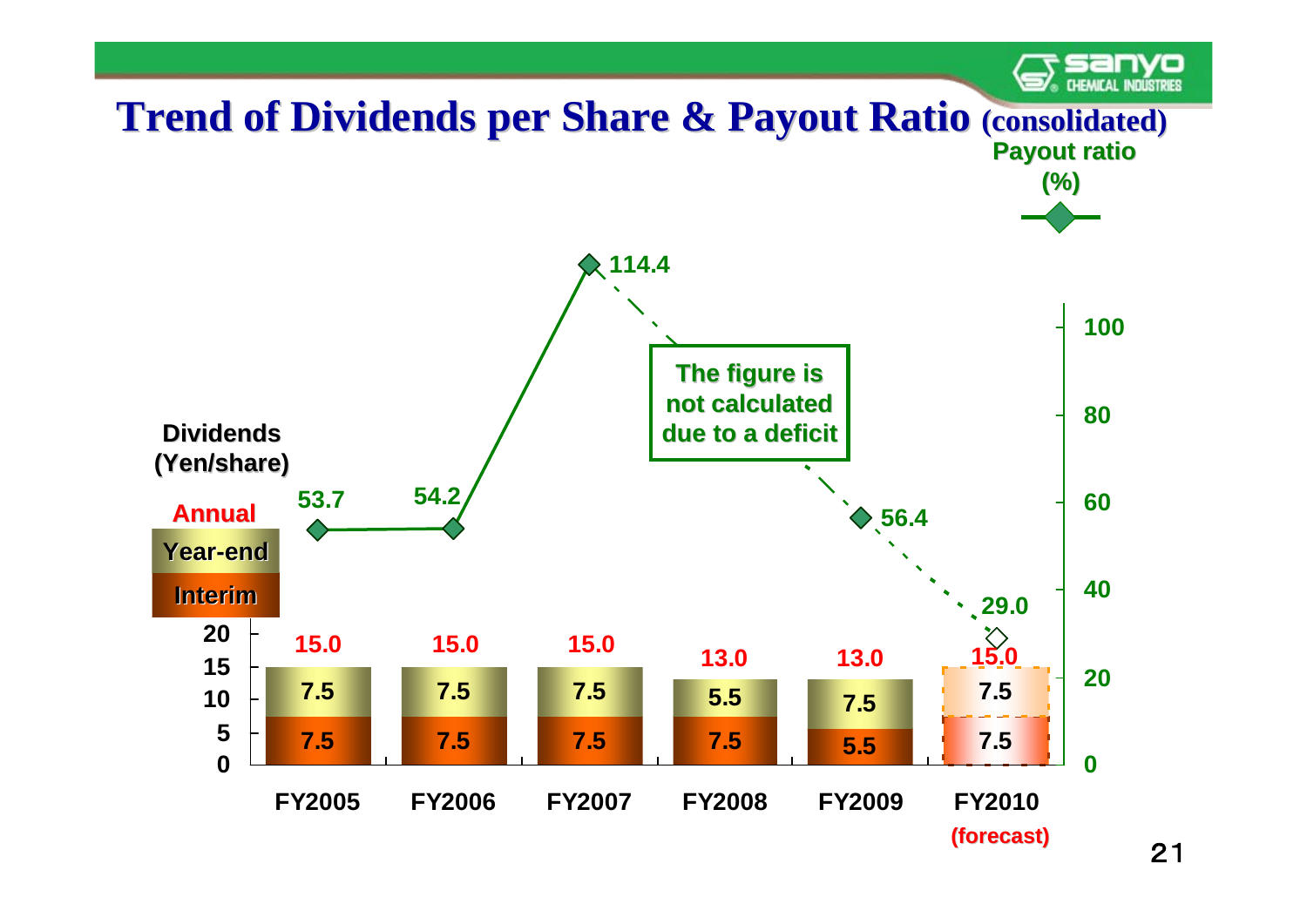#### **Consolidated Net Sales by Product Group**

| <b>Product group</b>                                                 |               | <b>1H: April-September</b> |               | Year on year change |  |
|----------------------------------------------------------------------|---------------|----------------------------|---------------|---------------------|--|
|                                                                      | <b>FY2010</b> | <b>FY2009</b>              | <b>Amount</b> | Ratio (%)           |  |
| <b>Toiletries &amp; Health Care</b>                                  | 24.13         | 21.27                      | 2.86          | 13                  |  |
| <b>Toiletries</b>                                                    | 6.69          | 6.39                       | 0.29          | 5                   |  |
| <b>Health Care</b>                                                   | 17.44         | 14.87                      | 2.56          | 17                  |  |
| <b>Machinery &amp; Automotives</b>                                   | 15.24         | 11.63                      | 3.60          | 31                  |  |
| <b>Plastics &amp; Textiles</b>                                       | 9.01          | 7.22                       | 1.79          | 25                  |  |
| <b>Plastics</b>                                                      | 5.37          | 4.49                       | 0.87          | 19                  |  |
| <b>Textiles</b>                                                      | 3.64          | 2.72                       | 0.91          | 34                  |  |
| <b>Information</b><br>& Electrics / Electronics                      | 11.14         | 8.41                       | 2.73          | 33                  |  |
| Information                                                          | 7.57          | 5.83                       | 1.74          | 30                  |  |
| <b>Electrics / Electronics</b>                                       | 3.57          | 2.58                       | 0.99          | 39                  |  |
| <b>Environmental Protection,</b><br><b>Construction &amp; Others</b> | 7.73          | 6.82                       | 0.91          | 13                  |  |
| <b>Total</b>                                                         | 67.28         | 55.37                      | 11.91         | 22                  |  |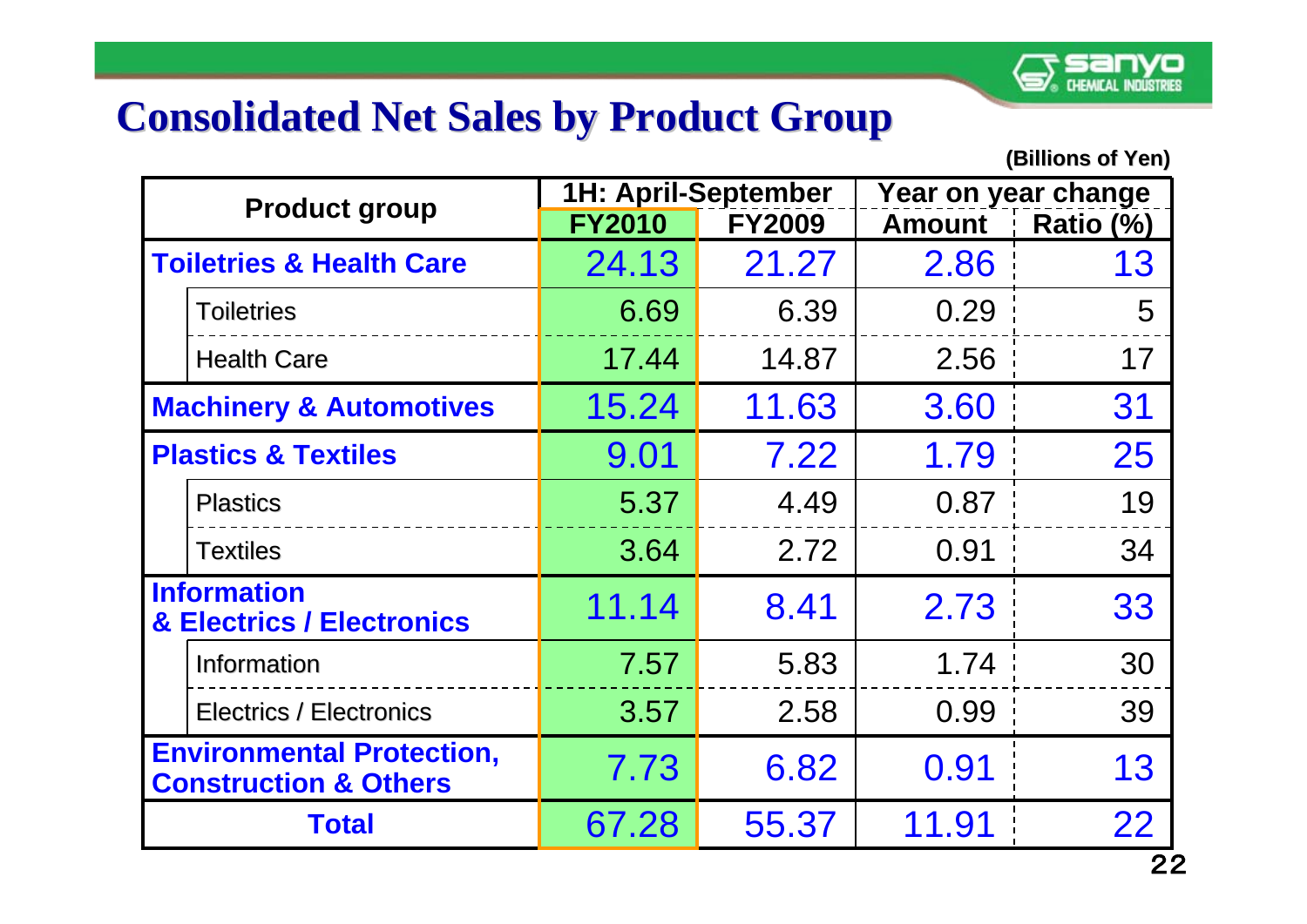

#### **Consolidated Net Sales Trend by Product Group**

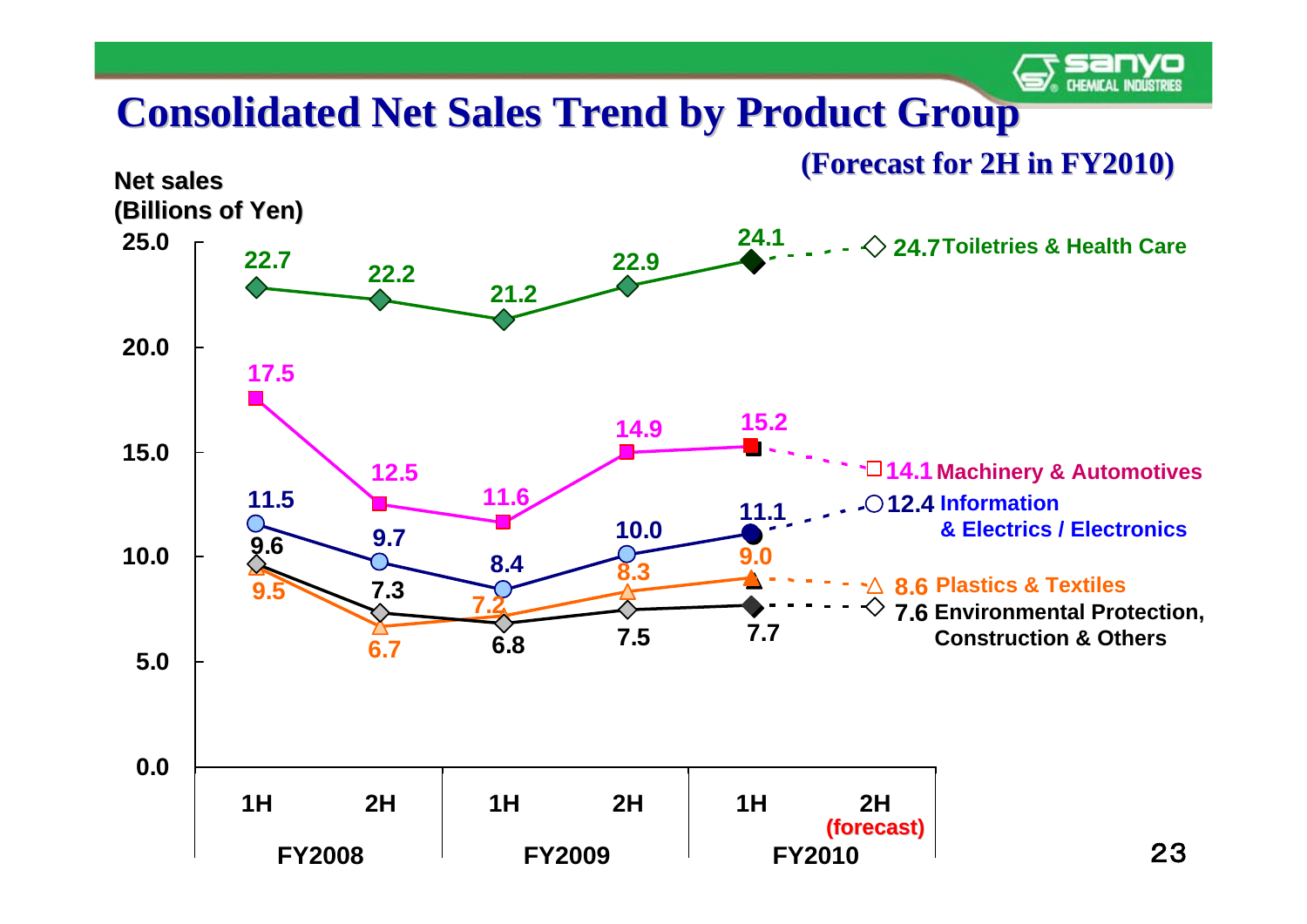

### **Consolidated Operating Income by Product Group**

|                                                                      | <b>1H: April-September</b> |               | Year on year change |                              |
|----------------------------------------------------------------------|----------------------------|---------------|---------------------|------------------------------|
| <b>Product group</b>                                                 | <b>FY2010</b>              | <b>FY2009</b> | <b>Amount</b>       | Ratio (%)                    |
| <b>Toiletries &amp; Health Care</b>                                  | 2.41                       | 1.68          | 0.72                | 43                           |
| <b>Machinery &amp; Automotives</b>                                   | 0.50                       | (0.16)        | 0.66                | <b>Got into</b><br>the black |
| <b>Plastics &amp; Textiles</b>                                       | 1.05                       | 0.51          |                     | $0.54$ 2.0 times             |
| <b>Information</b><br><b>&amp; Electrics / Electronics</b>           | 1.12                       | 0.41          |                     | $0.71$ $2.7$ times           |
| <b>Environmental Protection,</b><br><b>Construction &amp; Others</b> | 0.11                       | (0.19)        | 0.31                | <b>Got into</b><br>the black |
| <b>Total</b>                                                         | 5.21                       | 2.24          |                     | $2.96$ $ 2.3 $ times         |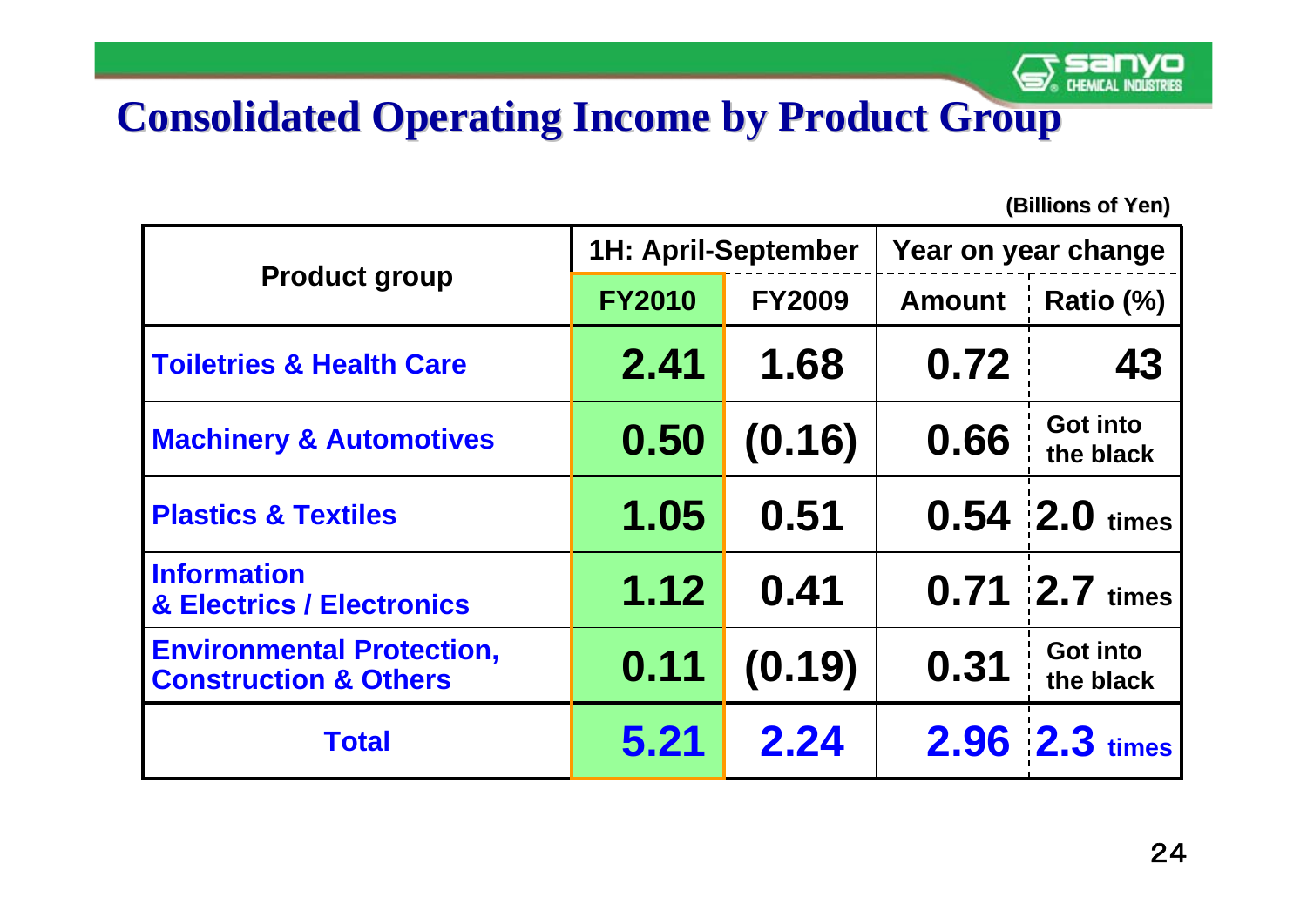

## **Consolidated Operating Income Trend by Product Group**

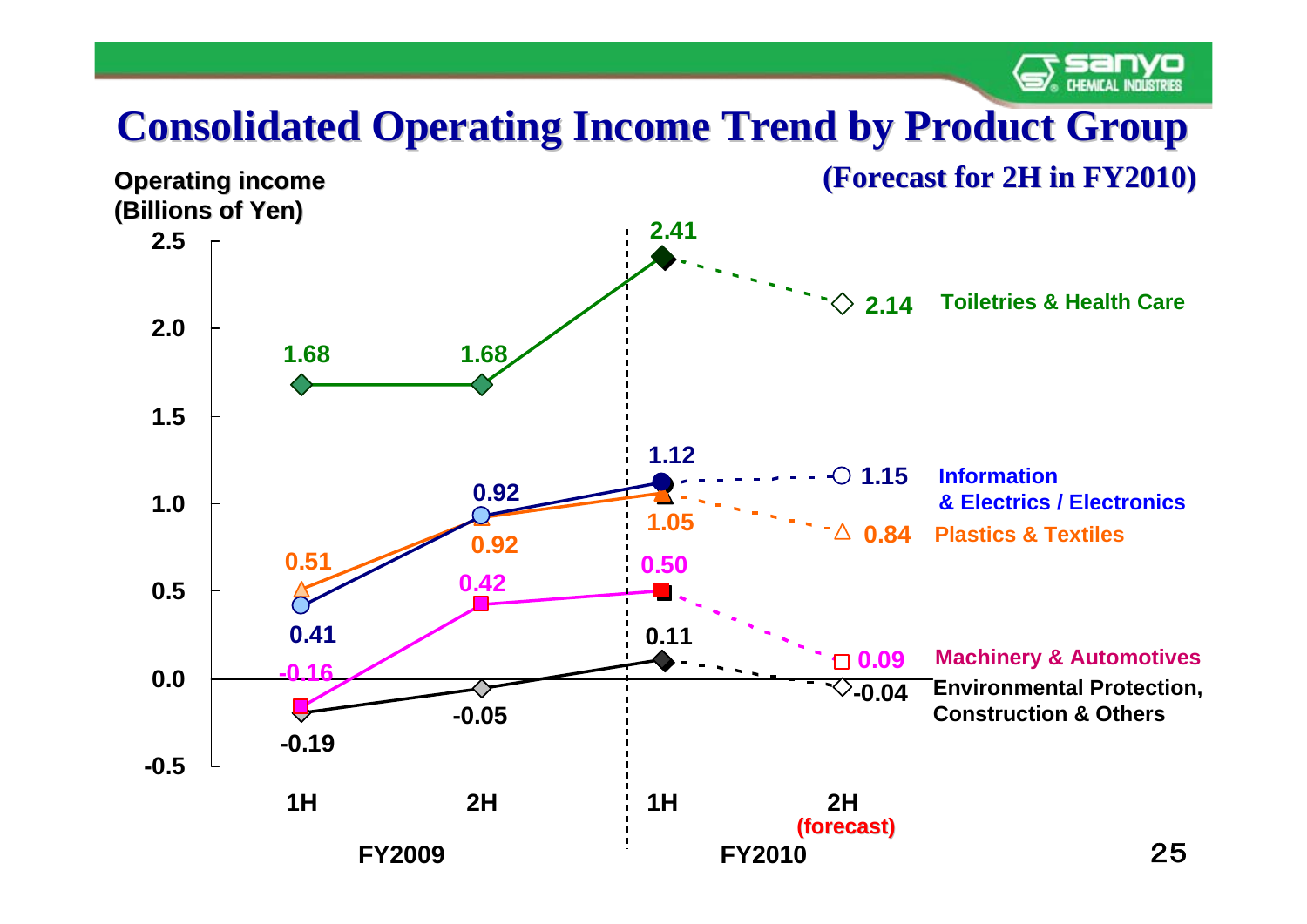#### **Geographic Segments (Net Sales) Geographic Segments (Net Sales)**

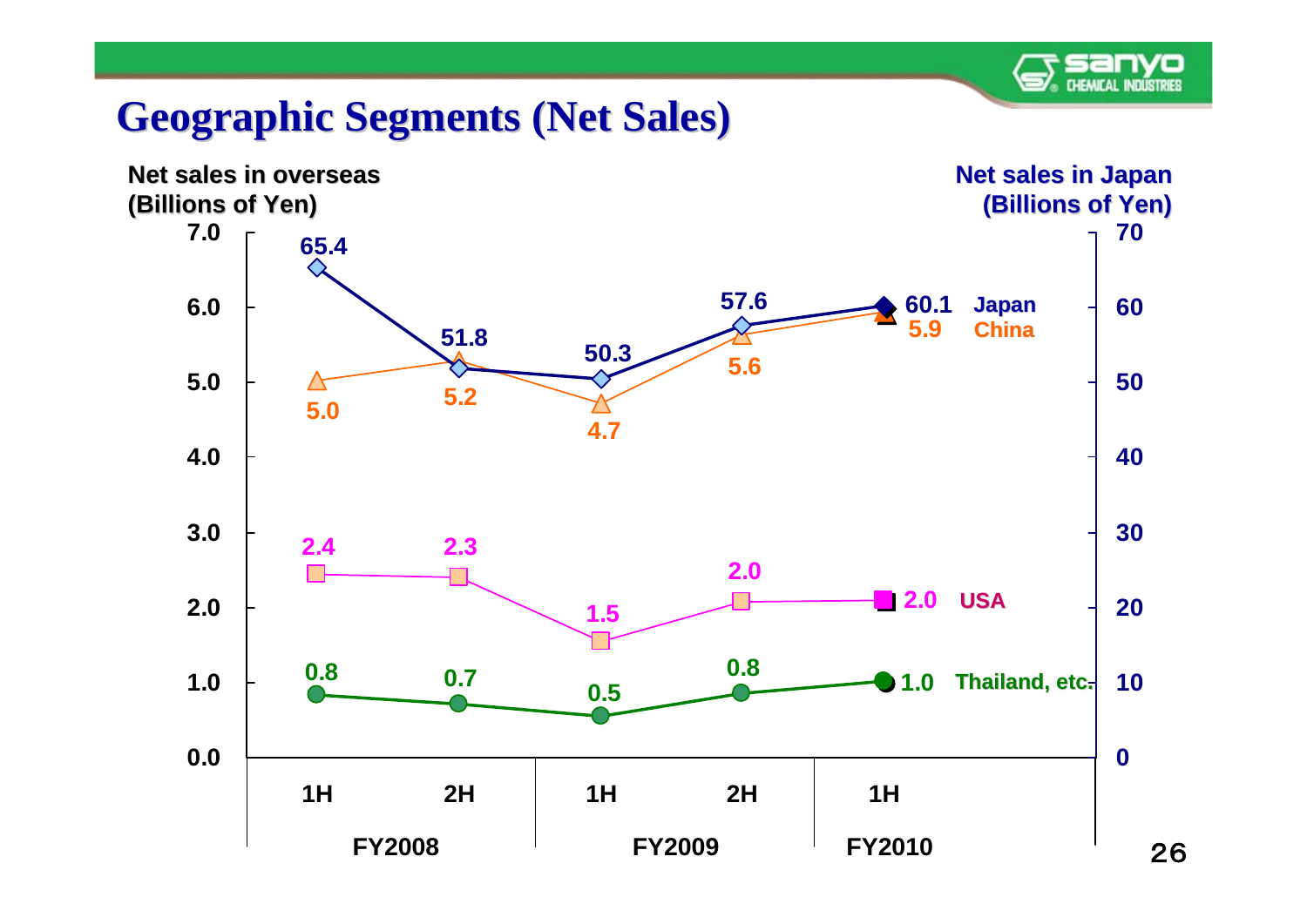#### **Geographic Segments (Operating Income)**

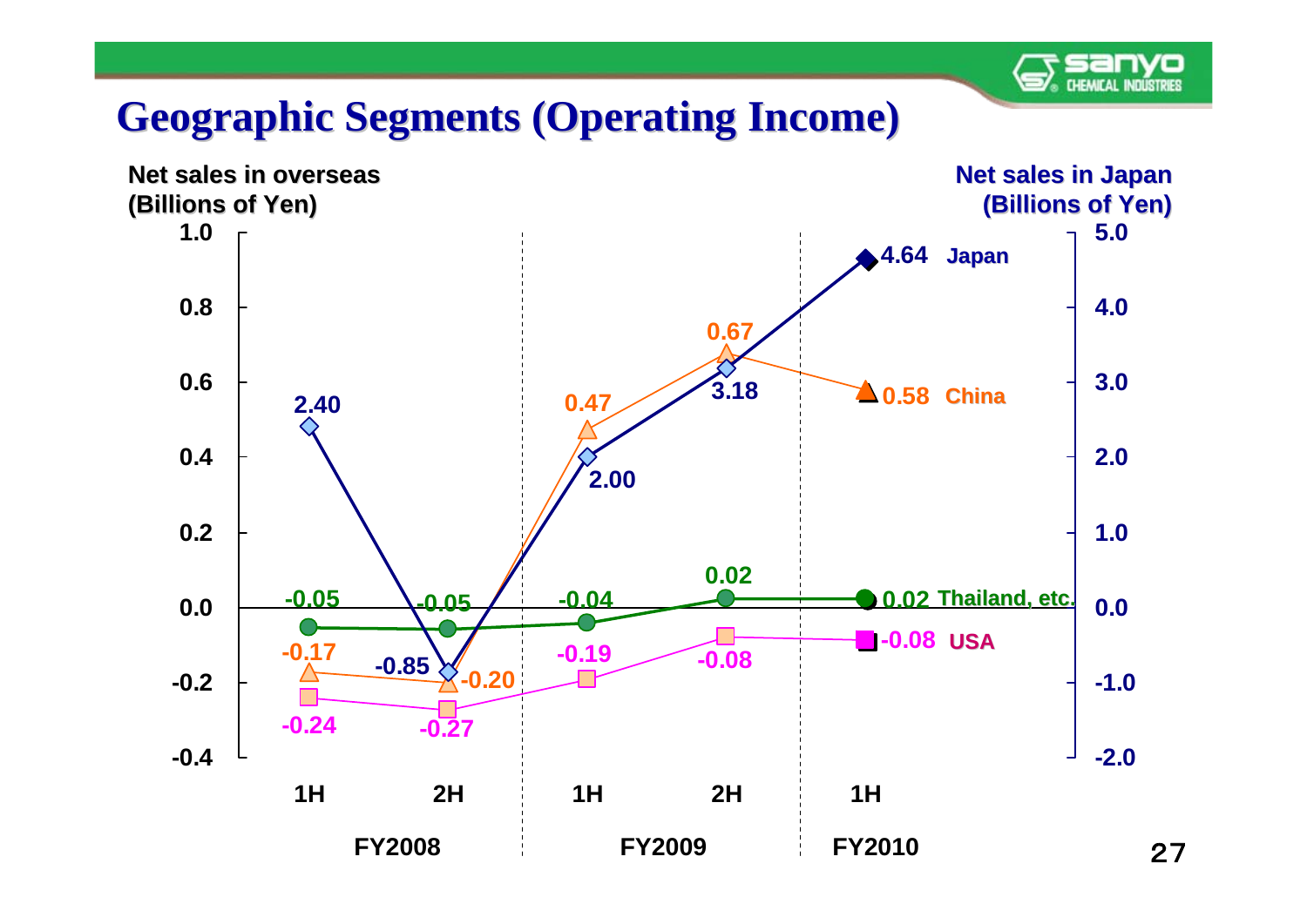

#### **Consolidated Overseas Sales Trend Consolidated Overseas Sales Trend**

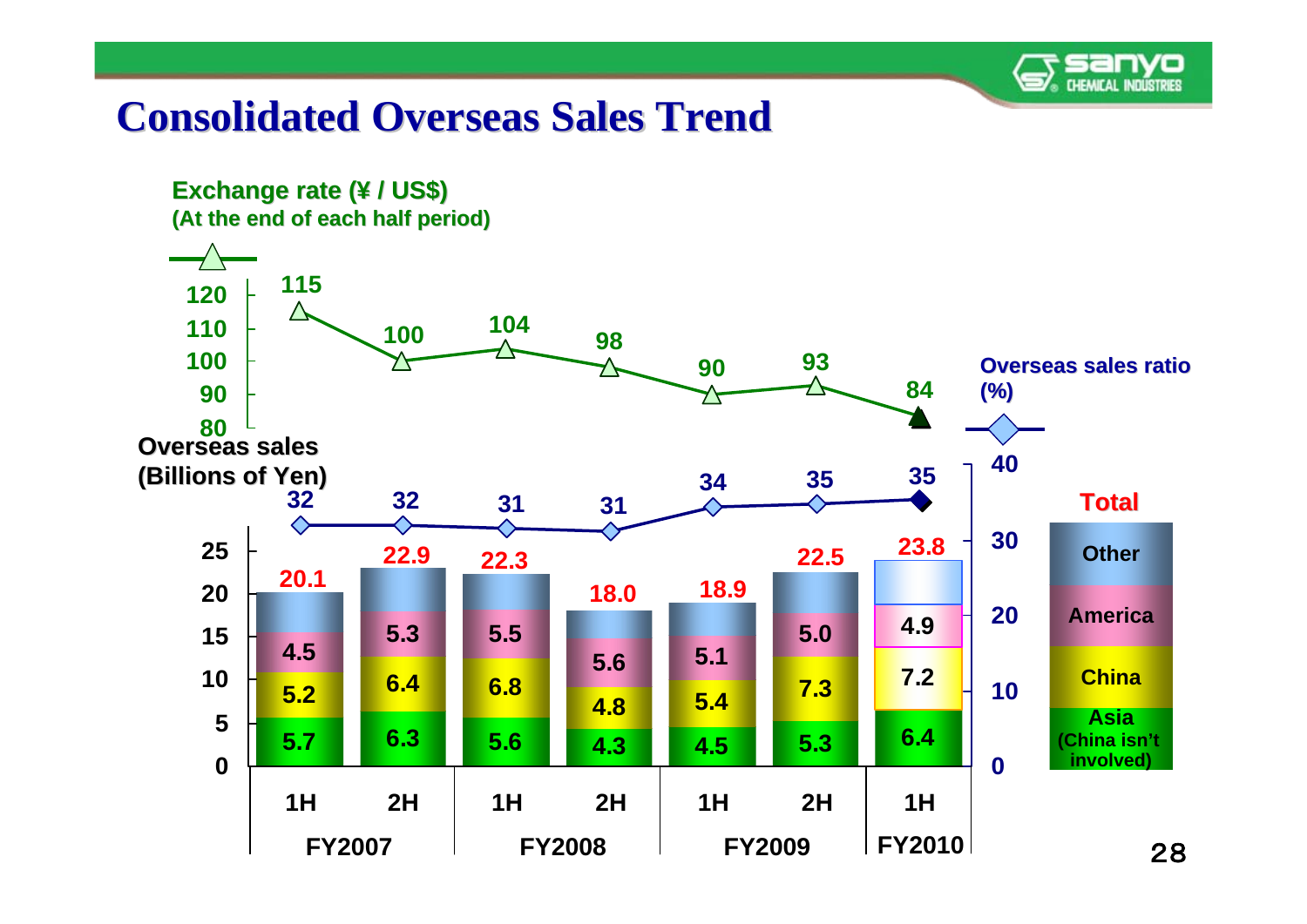

#### **Strategic Product Trend (Consolidated)**

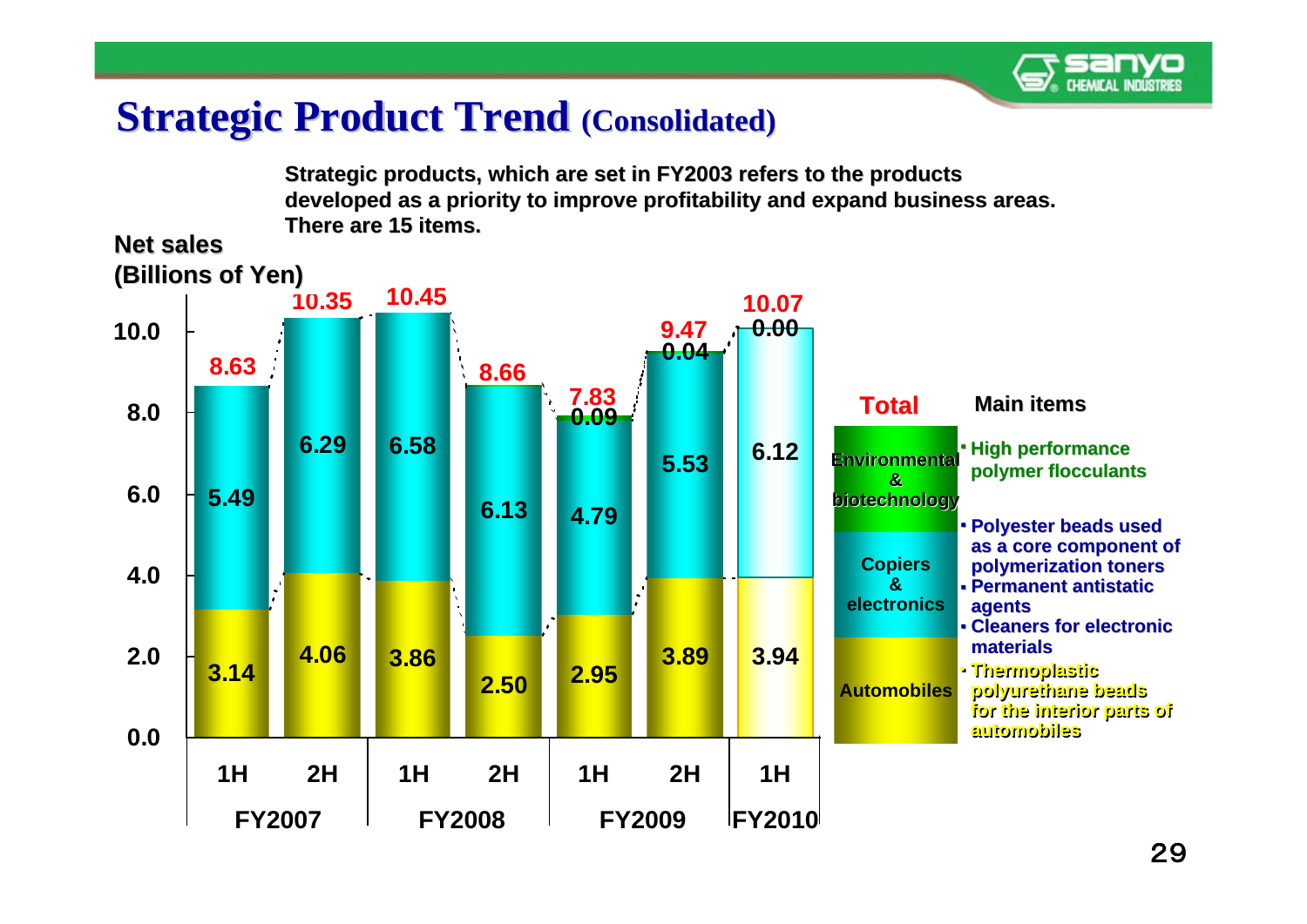#### **CHEMICAL INDUSTRIES Consolidated Investment in Plant & Equipment, and Depreciation & Amortization** Main capital investment **Investment inDepreciation** • SDN: Expansion of production facilities for SAP<br>[3.3billion] **14.0 plant & equipment plant & & amortization & amortization**  • Earthquake damping works at Head Office [0.8 billion] **12.3(Billions of Yen) (Billions of 12.011.110.410.49.910.0 8.5 8.4 8.4 8.08.18.07.16.96.04.04.0 3.5 Results 2.0in 1H0.0FY2005 FY2006 FY2007 FY2008 FY2009 FY2010**

**(plan)** 30